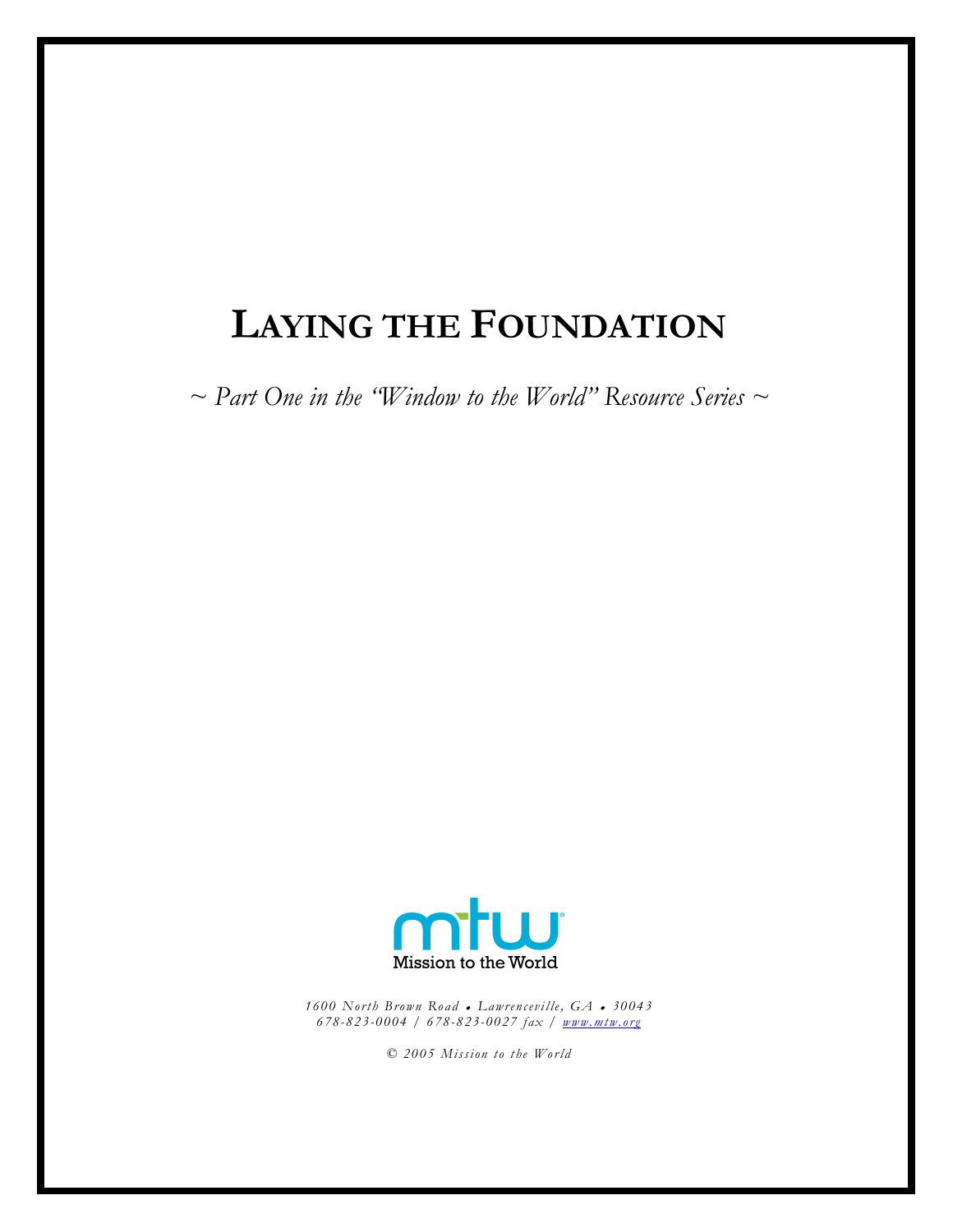## LAYING THE FOUNDATION

The articles in *Laying the Foundation* are designed for churches wanting to establish a solid basis for a world missions ministry. This is a critical stage in the development of a successful ministry, and one that will determine its direction for years to come. Remember to proceed thoughtfully and avoid the temptation to try to accomplish everything at once. It would be a mistake, for example, to hastily decide to send members on the first available missions project or start supporting the next missionary that approaches the church. Either decision would be like starting to run without knowing which direction to head. Instead, churches should begin with the essentials: developing their missions leadership, determining what they are trying to accomplish, and creating a plan to mobilize their church over time.

### GROUNDED IN THE WORD

Laying the Foundation begins with a study on the biblical basis for the Great Commission. The Scriptures are the basis for all we do, and we need to be certain that our missions ministries rest on the authority of Scripture alone. Nothing is more motivating to those who go and to those who send them than knowing they are serving in the center of God's heart. Sadly, though, some missions leaders feel their ministries are relegated to the backwaters of the church, whereas other programs get more attention and resources. A biblical understanding of God's heart for the world will help push missions to the forefront. Look for ways to teach your church leaders and members what the Bible says about missions.

The second Scriptural commitment to emphasize is the centrality of the Church in missions. The Bible is clear that the Church is God's primary means of extending His kingdom. Not only is it His means; the Church is the primary end He's working towards as He prepares the Body and Bride of Christ. God's priority for the Church needs to be our priority too. Thus, the more our energy and resources directly contribute to the growth of the Church, the greater our long-term impact will be. We therefore need to engage our leaders in a biblical study of the importance of church planting and align our ministries as much as possible with God's goals.

### ESSENTIAL BUILDING BLOCKS

Established on this biblical foundation of the Great Commission and the Church, a church needs to know which building blocks are essential for future growth. Among these are a strong missions committee, a carefully defined vision, and some forum for promoting world missions. Articles relating to each of these are included in *Laying the Foundation*, starting with the committee as the key to an effective ministry.

The overall missions ministry will never rise above the ability of the missions leadership. Therefore, recruiting capable people to serve on the committee should be an on-going priority. Further, it is vital that the committee sees itself as more than a grant-making foundation, i.e. a committee that simply determines how to allocate funding. While financial decisions are an important aspect of the committee and should be carefully made in accordance with the long-range goals of the ministry, the committee primarily exists to help members increasingly become world Christians.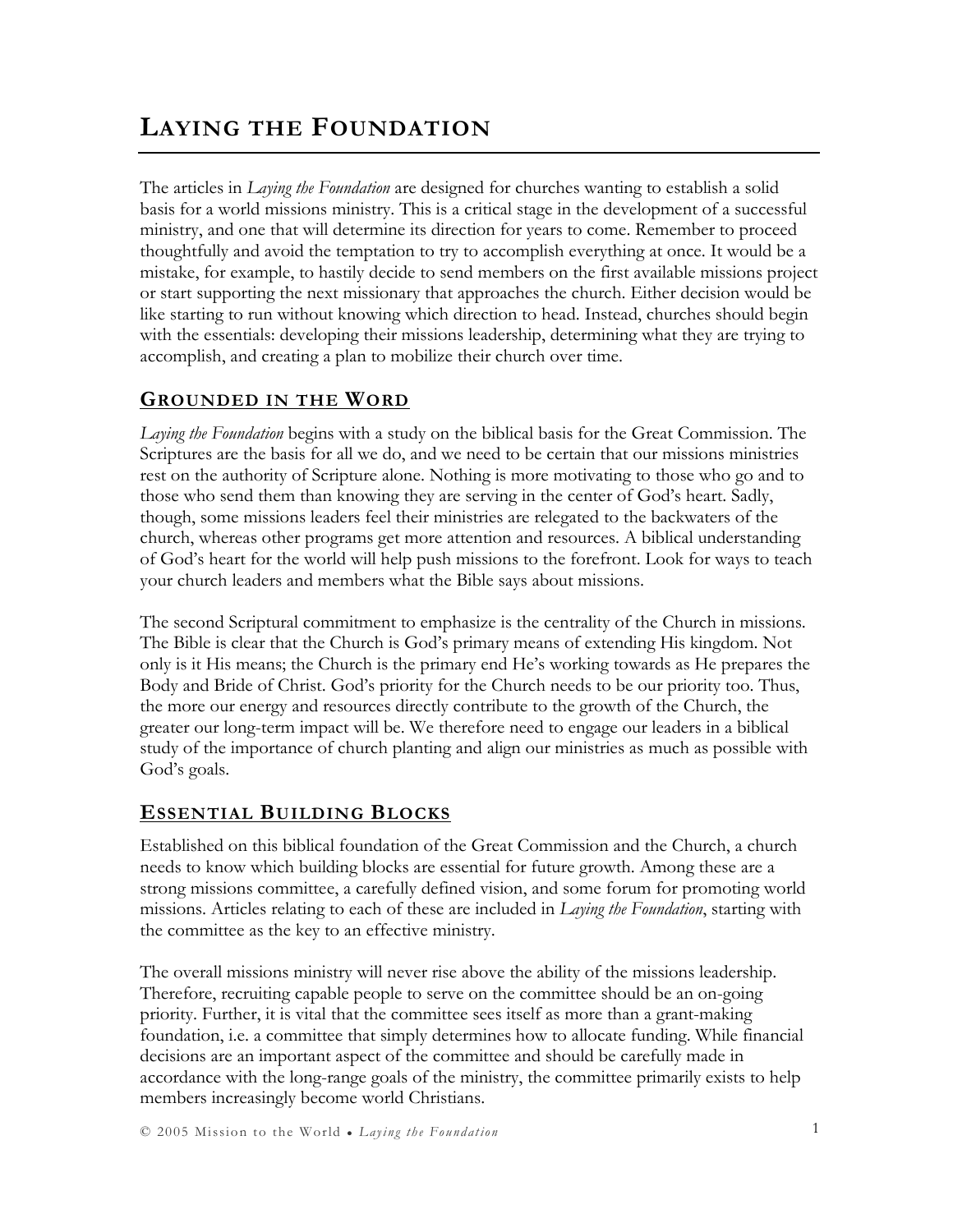This committee, along with the pastor of the church, is the true "keeper of the vision" of missions for the entire congregation. That assumes, of course, there is a defined vision in the first place. One of the first tasks of any missions committee should be to determine what it is trying to accomplish and why and then begin to develop ministry accordingly. Starting without a vision may generate motion, but not necessarily progress.

Progress includes engaging the entire congregation in missions and not simply a select few. While there are innumerable ways to highlight missions, the most visible typically is the missions conference. It is important to remember, though, that the goal of a missions conference is not the event itself. Rather, it is to help members take one or two more steps towards becoming world Christians. In that respect, churches may develop more effective means to accomplish this goal other than an annual conference. Moreover, the missions ministry should not be perceived as a single event. Faced with a choice, it is far better to have regular opportunities throughout the year to promote missions rather than an annual emphasis. However, churches that are the most mobilized for missions consistently have a major, high profile emphasis every year—and typically offer ways to hear about missions at other times. Churches that decrease the visibility of the missions conference invariably are those with a decreasing commitment to world missions.

At the foundational level of building a missions ministry, it is important to identify what belongs in the first phase of construction. Of course, no ministry begins in a vacuum; there is always a context that affects growth. Such factors include the commitment of the senior pastor, passions of key missions leaders, resources in the congregation, and the history—if any—of missions involvement. But be encouraged that no matter how daunting the task may appear, you have all the resources you need: the Lord Himself. No one is more passionate about the Great Commission than our sovereign Lord, and He desires your congregation to be deeply engaged with Him. Seek His guidance and provision, confident that He "is able to do immeasurably more than all we ask or imagine." (Ephesians 3:20)

### FOR FURTHER STUDY

Under the titles of the following articles, the "theme" refers to one of the essential elements of successful missions ministries listed in Window to the World. This list is included in the following pages. A fruitful exercise for your missions committee would be to evaluate your ministry according to each of the twenty themes and begin to strengthen undeveloped areas. You may also want to refer to the articles in the rest of the *Window to the World* series:

Setting Your Sights explores the importance of the Church and national church-planting movements as the visible goal of a missions ministry.

*Setting the Pace* offers practical help on how to mobilize your church for world missions.

Reaching the Summit helps more established ministries integrate their efforts with the entire church and with key principles for maximizing long-term impact.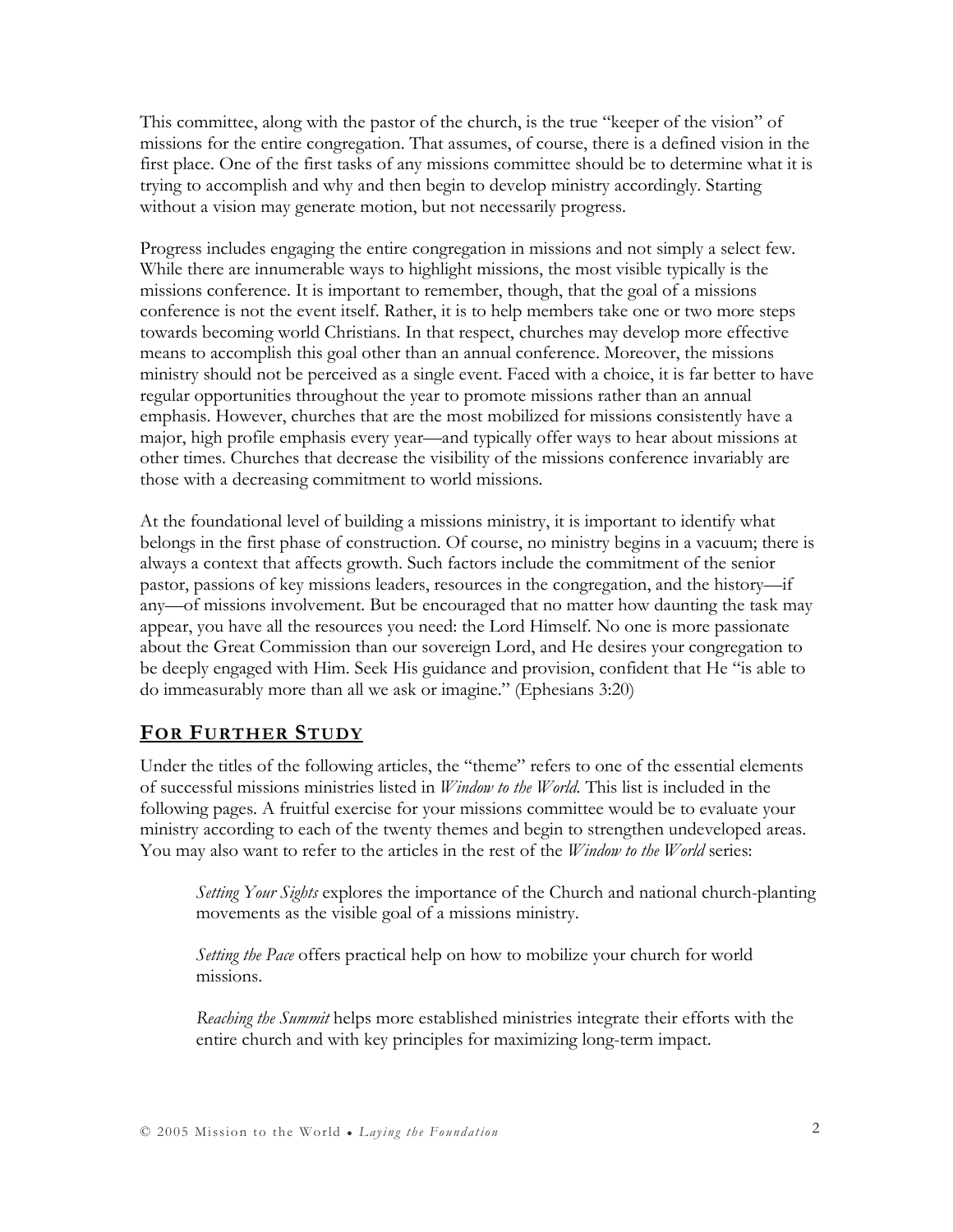## THE GREAT COMMISSION IN THE SCRIPTURES

Theme: Education

#### REV. SCOTT SEATON

Successful missions ministries are founded not on an inspiring vision, passionate leaders, or an active program. Rather, our passion and our program must be grounded in the Scriptures. The Word of God is abundantly and overwhelmingly clear that His heart is inclined toward those who do not know the freedom of the gospel. Therefore, our hearts must be similarly impassioned to reach and disciple those without Christ, such that our churches will be marked by our commitment to the Great Commission. The authority in heaven and on earth given to Christ compels the Church to be passionate about the Great Commission, that Christ would be glorified by the expansion of His kingdom to the ends of the earth.

#### **BIBLICAL BASIS**

The foundational conviction of our missions emphasis is, perhaps, an unexpected one. Certainly, our hope is that people would find salvation through the gospel, that needy people would be put into a right relationship with God for all eternity. But that is actually not our primary purpose. Instead, the ultimate purpose of our efforts is that by expanding His kingdom to the ends of the earth, Christ would be glorified. As one pastor put it:

All of history is moving toward one great goal, the white-hot worship of God and his Son among all the peoples of the earth. Missions is not that goal. It is the means. And for that reason it is the second greatest human activity in the world.

One of the things God uses to make this truth take hold of a person and a church is the stunning realization that it is also true for God himself. Missions is not God's ultimate goal, worship is. And when this sinks into a person's heart everything changes. The world is often turned on its head. And everything looks different—including the missionary enterprise.

The ultimate foundation for our passion to see God glorified is his own passion to be glorified. God is central and supreme in his own affections. There are not rivals for the supremacy of God's glory in his won heart. God is not an idolater. He does not disobey the first and great commandment. With all his heart and soul and strength and mind he delights in the glory of his manifold perfections. The most passionate heart for God in all the universe is God's heart.

This truth, more than any other I know, seals the conviction that worship is the fuel and goal of missions. The deepest reason why our passion for God should fuel missions is that God's passion for God fuels missions. Missions is the overflow of our delight in God because missions is the overflow of God's delight in being God. And the deepest reason why worship is the *goal* in missions is that worship is God's goal. We are confirmed in this goal by the Biblical record of God's relentless pursuit of praise among the nations. "Praise the Lord, all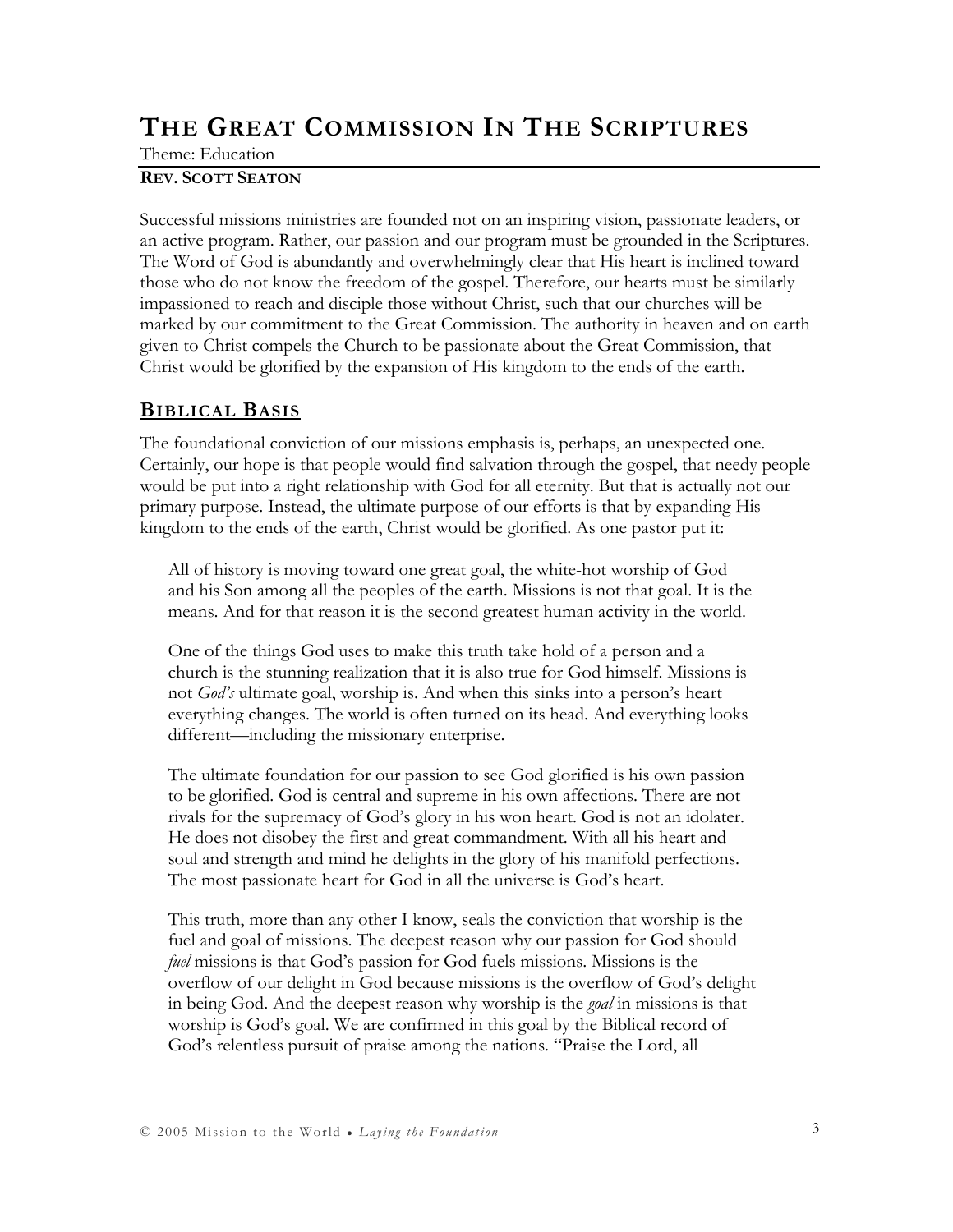nations! Extol him, all peoples!" (Psalm 117:1). If it is God's goal it must be our goal. <sup>1</sup>

### GOD SEEKS HIS OWN GLORY

In other words, missions is God-centered, not man-centered. Consider some of the many verses that declare God's relationship to his creation is fixed on His glory:

For he chose us in him before the creation of the world to be holy and blameless in his sight. In love he predestined us to be adopted as his sons through Jesus Christ, in accordance with his pleasure and will—to the *praise of his glorious grace*, which he has freely given us in the One he loves. (Ephesians 1:4-6)

Sing to the Lord, praise his name; proclaim his salvation day after day. Declare his *glory among the nations*, his marvelous deeds among all peoples. For great is the Lord and most worthy of praise; he is to be feared above all gods. (Psalm 96:2-4)

Therefore say to the house of Israel, "This is what the Sovereign Lord says: It is not for your sake, O house of Israel, that I am going to do these things, but for the sake of my holy name, which you have profaned among the nations where you have gone. I will show the holiness of my great name, which has been profaned among the nations, the name you have profaned among them. Then *the nations* will know that I am the Lord," declares the Sovereign Lord, "when I show myself holy through you before their eyes. I want you to know that I am not doing this for your sake," declares the Sovereign Lord. (Ezekiel 36:22-23, 32)

I, even I, am he who blots out your transgressions, for my own sake, and remembers your sins no more. (Isaiah 43:25)

Now my heart is troubled, and what shall I say? 'Father, save me from this hour'? No, it was for this very reason I came to this hour. Father, glorify your name!" Then a voice came from heaven, "I have glorified it, and will glorify it again." (John 12:27, 28)

Because the goal of our missions' effort is God's glory, we must conclude that our ministry is not for our honor but for Christ's. This may seem self-evident, but the subtle effects of the very sin conquered through missions can destroy our missions' ministry. We must take care that we do nothing simply for the sake of our own reputation, or to expand the ministry solely to have a larger program. Everything we do must be motivated by a desire to bring glory to Christ.

### JESUS' UNDERSTANDING OF THE GREAT COMMISSION

With this purpose of God in mind, the whole of redemptive history comes into sharper focus. Rather than being a series of unrelated stories, God bringing glory to Himself through missions ties together all of Scripture. Rather than the Great Commission being a New

<sup>&</sup>lt;sup>1</sup>John Piper, <u>Let The Nations Be Glad</u>, p. 15

<sup>© 2005</sup> Mission to the World ● Laying the Foundation 4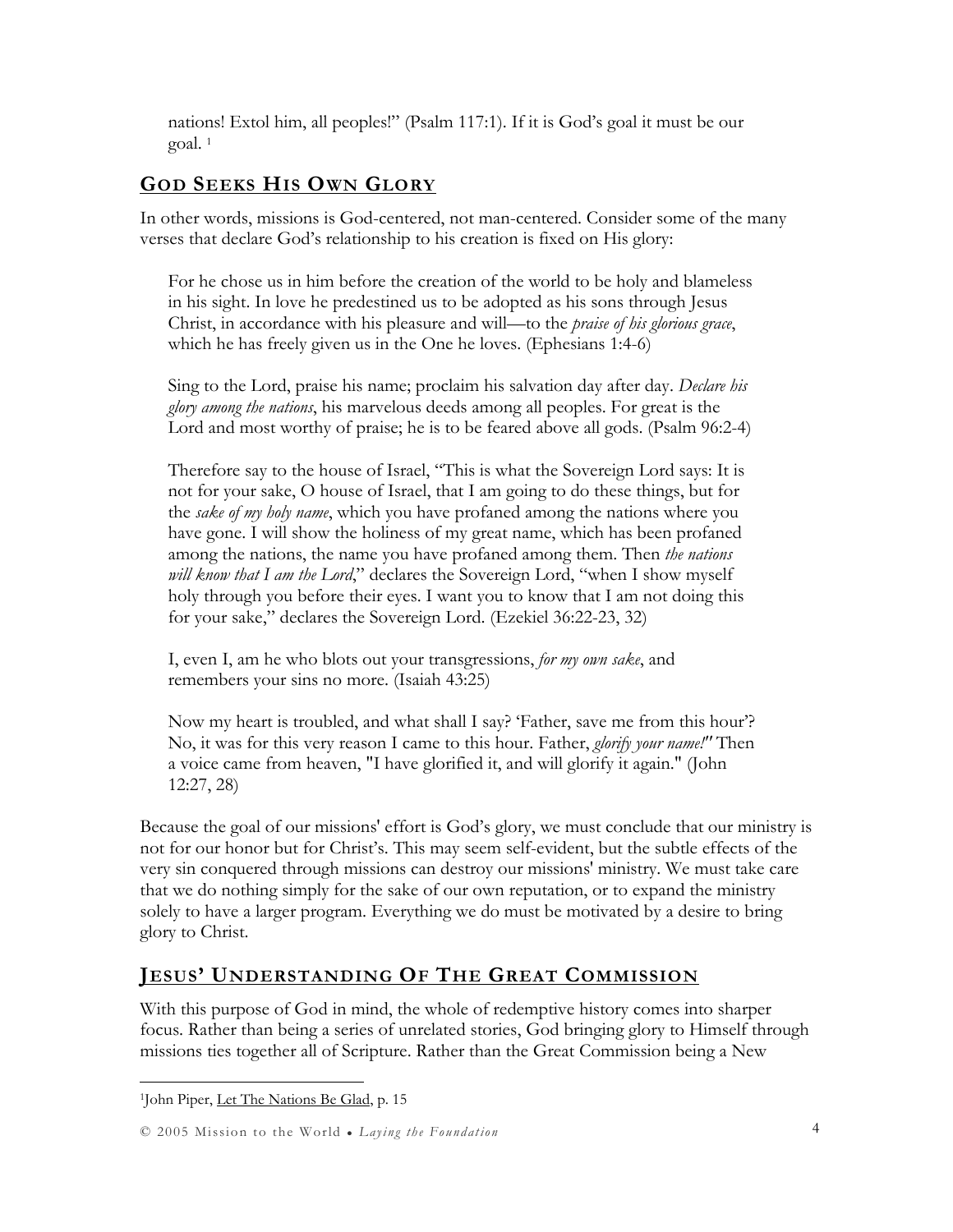Testament afterthought, we discover that it has always been on the heart of God to bring salvation to all peoples. We can see this truth by eavesdropping on one of the greatest Bible studies ever given.

He said to them, "This is what I told you while I was still with you: Everything must be fulfilled that is written about me in the Law of Moses, the Prophets and the Psalms." Then he opened their minds so that they could understand the Scriptures. He told them, "This is what is written: The Christ will suffer and rise from the dead on the third day, and repentance and forgiveness of sins will be preached in his name to all nations, beginning at Jerusalem.

#### -Luke 24:44-47

In the 24<sup>th</sup> chapter of Luke, Christ has been raised from the dead and appears to His disciples for 40 days. Shortly before His ascension, Jesus shares a meal with His disciples, and declares "all things which are written about Me in the Law of Moses and the Prophets and the Psalms must be fulfilled." (v. 44). Then Luke tells us that "He opened their minds to understand the Scripture." The Scripture at that time, of course, was what we now call the Old Testament. In a new and profound way, the disciples understood how all of the Scriptures pointed towards Christ. Everything in the Old Testament is about Jesus—the character of God and His relentless pursuit of His people. Specifically, Jesus confirmed "Thus it is written, that the Christ should suffer and rise again from the dead the third day." (v. 46)

The disciples then, and millions of Christians since, have seen that the Old Testament declares the holiness, justice and love of God cannot tolerate sin. It must be punished and removed from His presence. But God has provided a substitutionary sacrifice, foreshadowed by the sacrifices made by the people of Israel. Foretold hundreds of years before His birth and with incredible detail, the Old Testament pointed to the life and death of Jesus, the "Lamb of God who takes away the sin of the world." (John 1:29) When talking with His disciples on this point, Jesus certainly had in mind the explicit promises found in places like Psalm 22 and Isaiah 53.

But Jesus didn't stop there in His study. He went on to declare that "repentance for forgiveness of sins should be proclaimed in His name to all the nations, beginning from Jerusalem." (Luke 24:47) This statement certainly sounds similar to the Great Commission of Acts 1:8 and Matthew 28: "All authority has been given to Me in heaven and on earth. Go therefore and make disciples of all the nations, baptizing them in the name of the Father and the Son and the Holy Spirit, teaching them to observe all that I commanded you." But Jesus was directing them to the Great Commission found in the *Old* Testament Scriptures.

### THE GREAT COMMISSION ESTABLISHED IN THE OLD TESTAMENT

This point is critical. If the Great Commission is found only in a few verses in the New Testament, then does it really deserve to be the priority of the Church? If the command to take the gospel into all the world only appears as a hurried afterthought in the mind of Jesus, remembered at the last minute before His ascension, then surely it merits the same treatment in our own priorities—tacked on the end of a long list of tasks.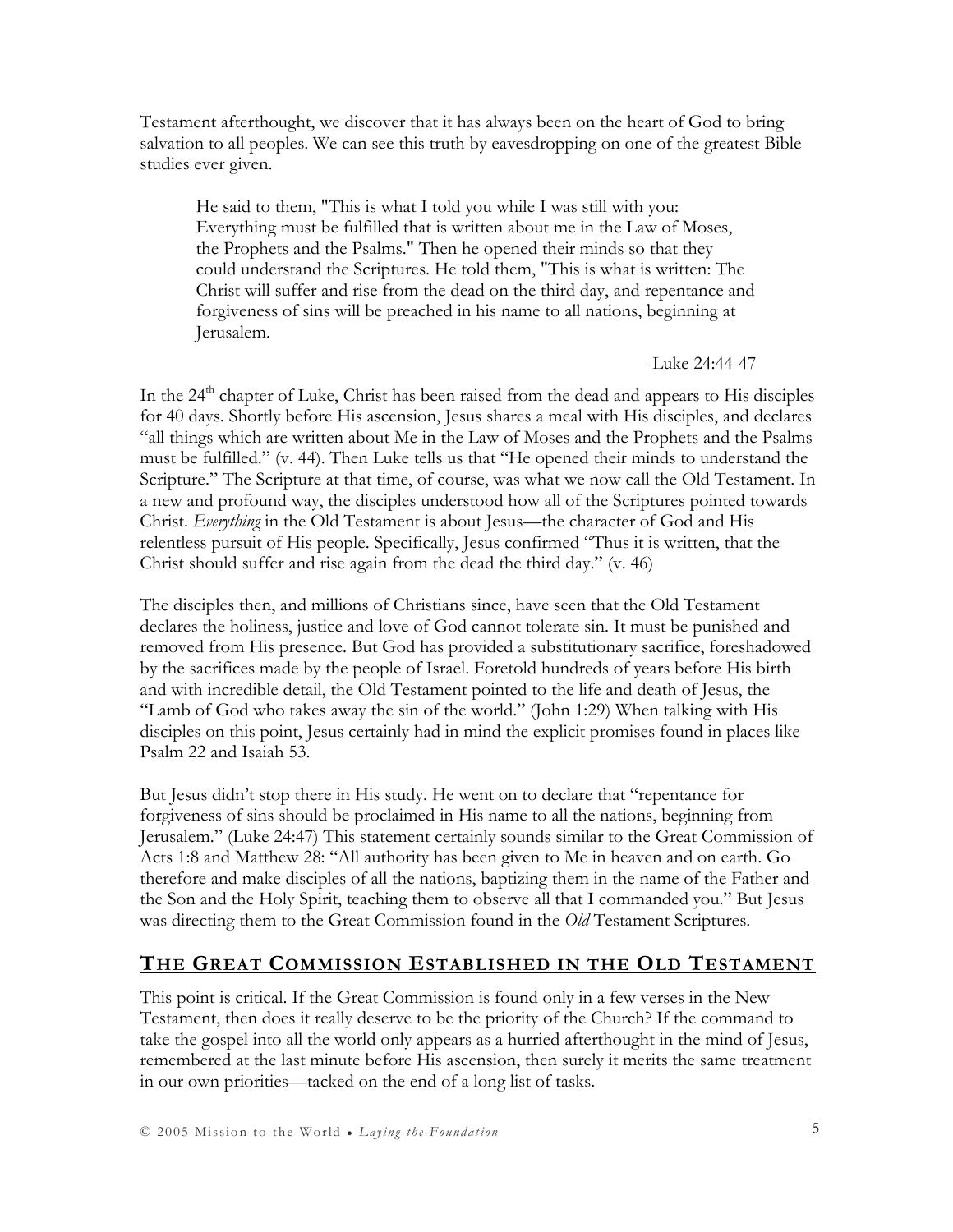But that's not what Jesus was saying. By directing them to the Scriptures the Israelites had for their entire existence—the words of God that shaped their whole life and community—Jesus affirms that the Great Commission has always been central in the plan of God. More than even that, the heart of God is filled with His passion that all peoples would know Him and declare His glory. The Great Commission actually *permeates* Scripture, from the opening chapters of Genesis to the close of Revelation. Rather than being a footnote in a few passages, this passion of God underlies every word.

From the first occurrence of Adam's sin, man has turned away and hid from God. Yet even then, God pursued those who were alienated from God and themselves (Genesis 3:8,9). In the first hours of man's sinful state, God pointed to the ultimate victory that would come through Christ (Genesis 3:15). Thus, there was never a moment in the history of mankind that God did not have in mind a plan of salvation. In fact, God had ordained the redemption of His people even before the world was created (Ephesians 1:4).

### COVENANTAL PROMISES

From Genesis forward, the biblical story is essentially that of God pursuing His people through various leaders, prophets and circumstances. The commitment throughout has been to fulfill what are called God's covenantal promises, explicitly declared in the often-repeated pledge, "I will be your God, and you will be My people" (Leviticus 26:12 et al). Like contracts we enter into today, a covenant is a solemn bond between two parties that includes certain promises and stipulations. Blessings are attached to the promises kept, and penalties for promises broken. While the covenants God established with His people through Adam, Noah, Abraham, Moses, David and ultimately Jesus all have a special emphasis, they are in essence identical. They re-assure us of God's faithfulness by each re-affirming this same commitment—that God has irrevocably bound Himself to His people.

For example, when God established His covenant with Abraham, the relationship He creates is unshakeable.

Leave your country, your people and your father's household and go to the land I will show you. I will make you into a great nation and I will bless you; I will make your name great and you will be a blessing. I will bless those who bless you, and whoever curses you I will curse; and all peoples on earth will be blessed through you.

#### -Genesis 12:1-3

Like all covenants, this one includes terms. While the emphasis is on God's blessing the family of Abraham, it is evident there is a purpose in doing so. Remember that God's primary relationship to the world is extending His glory through all the peoples of the earth. God's plan with Abraham is clear—He would pour Himself into Abraham's family, through a special relationship that would cause them to grow in the knowledge, love and worship of their Creator. Then through them, all peoples on earth will be blessed. The purpose would be that those outside Abraham's family would receive the same blessings of God, also growing in the knowledge, love and worship of their Creator.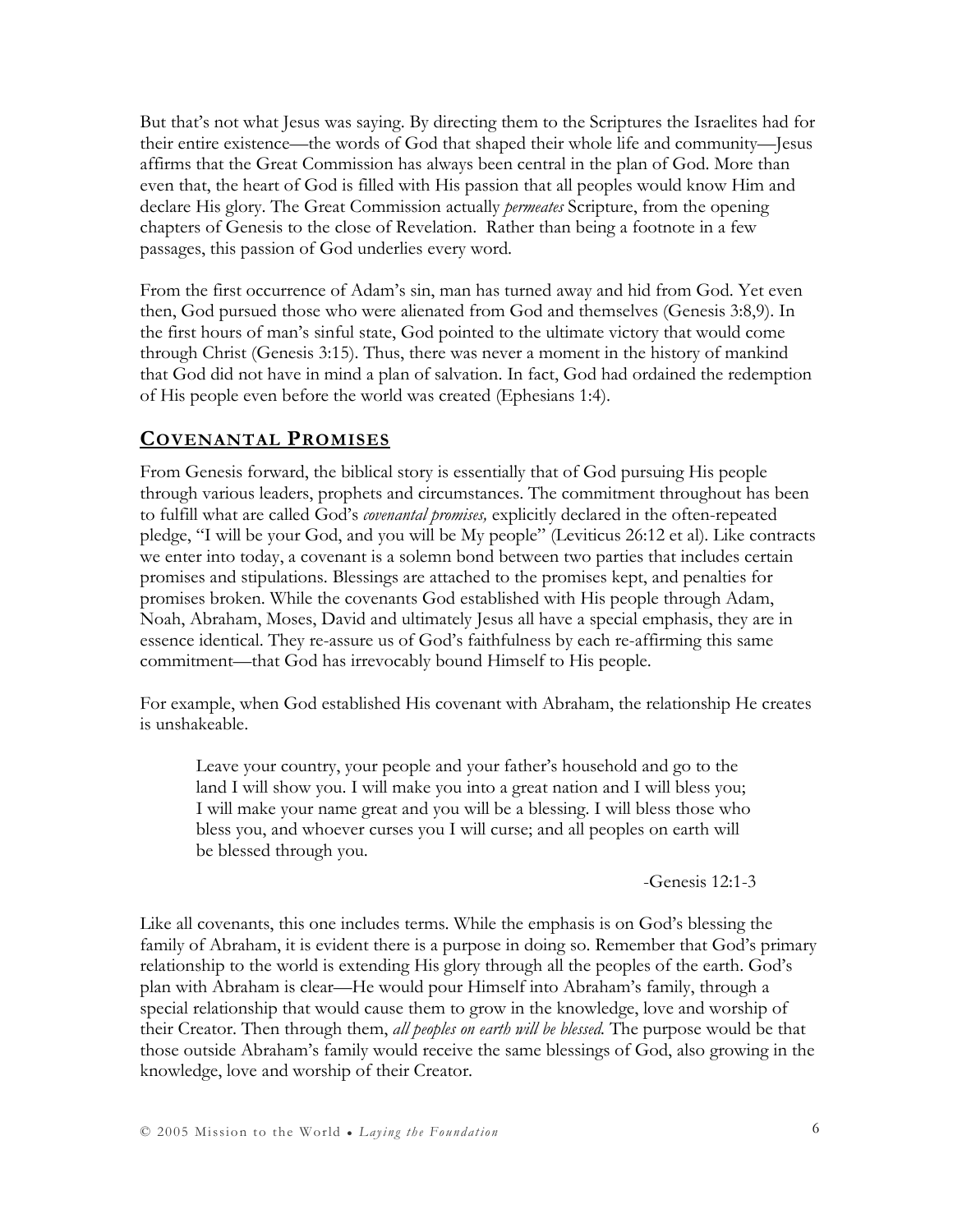Throughout the history of Israel, this emphasis is clear:

Israel was to be a kingdom of priests (i.e. mediators between God and man) to an unbelieving world:

Now if you obey me fully and keep my covenant, then out of all nations you will be my treasured possession. Although the whole earth is mine, you will be for me a kingdom of priests and a holy nation. These are the words you are to speak to the Israelites. (Exodus 19:5,6)

People throughout the entire world would turn to God:

All the ends of the earth will remember and turn to the LORD, and all the families of the nations will bow down before him, for dominion belongs to the LORD and he rules over the nations. (Psalm 22:27-28)

The prayers of Israel appealed to God to be gracious to all peoples:

May God be gracious to us and bless us and make his face shine upon us, that your ways may be known on earth, your salvation among all nations. May the *peoples* praise you, O God; may all the *peoples* praise you. May the *nations* be glad and sing for joy, for you rule the *peoples* justly and guide the *nations* of the earth. May the *peoples* praise you, O God; may all the *peoples* praise you. (Psalm 67:1-5)

A compassionate God sends Jonah to a Gentile city:

But Nineveh has more than a hundred and twenty thousand people who cannot tell their right hand from their left, and many cattle as well. Should I not be concerned about that great city? (Jonah 4:11)

The nations are told to draw near to God:

Come near, you *nations*, and listen; pay attention, you peoples! Let the earth hear, and all that is in it, the world, and all that comes out of it! (Isaiah 34:1)

The restoration of Israel following the exile included their being a blessing to others:

[The Lord] says: "It is too small a thing for you to be my servant to restore the tribes of Jacob and bring back those of Israel I have kept. I will also make you a light for the Gentiles, that you may bring my salvation to the ends of the earth." (Isaiah 49:6)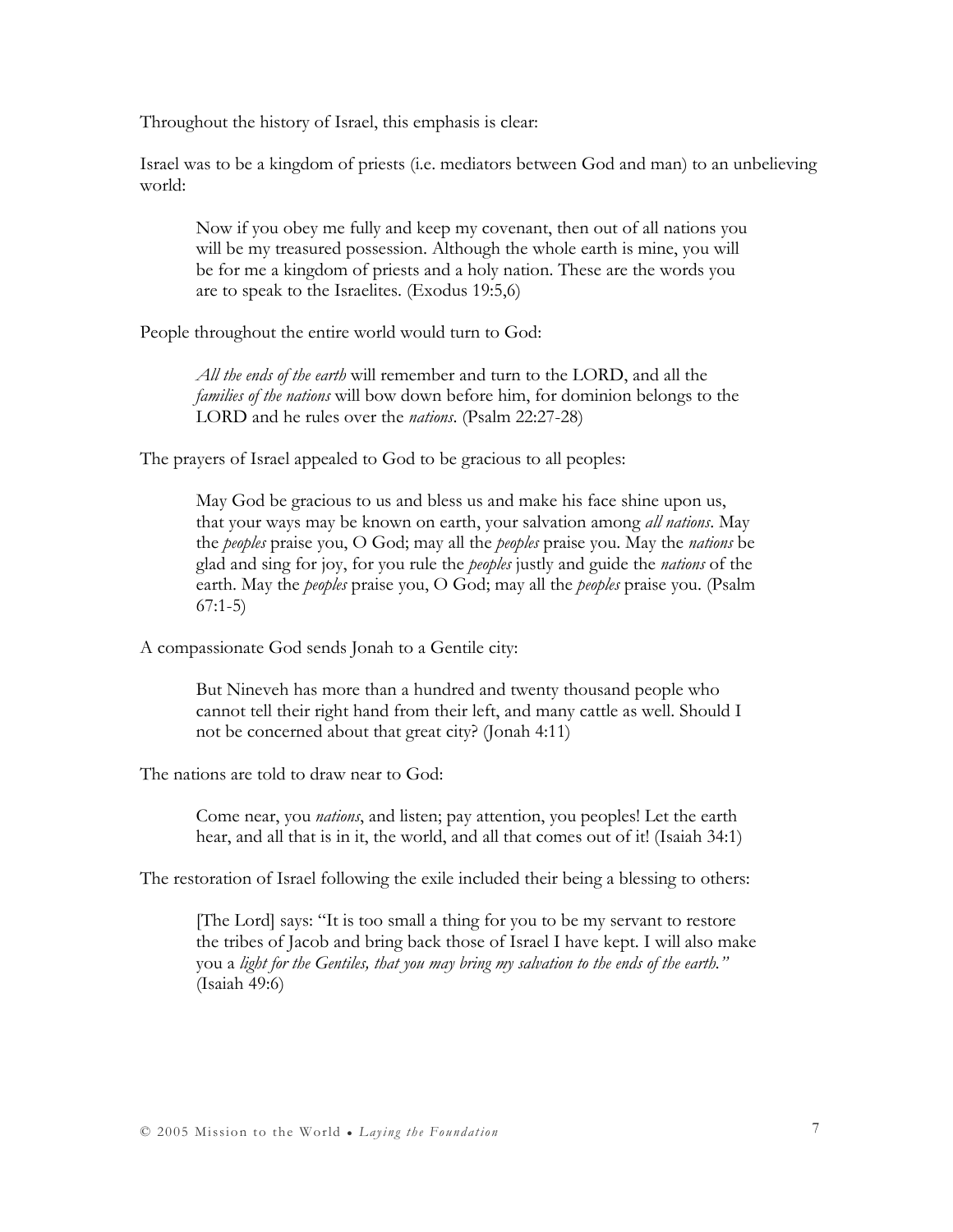### THE GREAT COMMISSION CONFIRMED IN THE NEW TESTAMENT

The same people of God, who in New Testament times have a fuller knowledge of their Messiah, are to continue to be a light to the nations. (In the New Testament, "Gentiles" and "nations" are translations of the Greek, *ethne*, from which we get the word "ethnic" or people.)

Jesus calls the temple a place of prayer for all peoples. When we consider that the temple represents the presence of God among His people, Jesus' anger at the misuse of the temple is even more powerful: "Is it not written: 'My house will be called a house of prayer for all nations<sup>2</sup>?" (Mark 11:17)

Jesus commands His followers to take the gospel to the whole world:

All authority in heaven and on earth has been given to me. Therefore go and make disciples of all nations, baptizing them in the name of the Father and of the Son and of the Holy Spirit, and teaching them to obey everything I have commanded you. And surely I am with you always, to the very end of the age." (Matthew 28:18-20)

Jesus repeats this command immediately prior to His ascension:

But you will receive power when the Holy Spirit comes on you; and you will be my witnesses in Jerusalem, and in all Judea and Samaria, and to the ends of the earth. (Acts 1:8)

Peter learns that the gospel is for all the nations:

I now realize how true it is that God does not show favoritism but accepts men from every nation who fear him and do what is right. (Acts 10:34-35)

The gospel results in faithfulness to God among the nations:

Through [Christ] we have received grace and apostleship to bring about the obedience of faith for the sake of his name among all the nations. (Romans 1:5)

Paul explicitly connects the gospel to the promise given to Abraham:

Consider Abraham: "He believed God, and it was credited to him as righteousness." Understand, then, that those who believe are children of Abraham. The Scripture foresaw that God would justify the Gentiles by faith, and announced the gospel in advance to Abraham: "*All nations* will be blessed through you." (Galatians 3:6-8)

Heaven will be characterized by the praise of all peoples: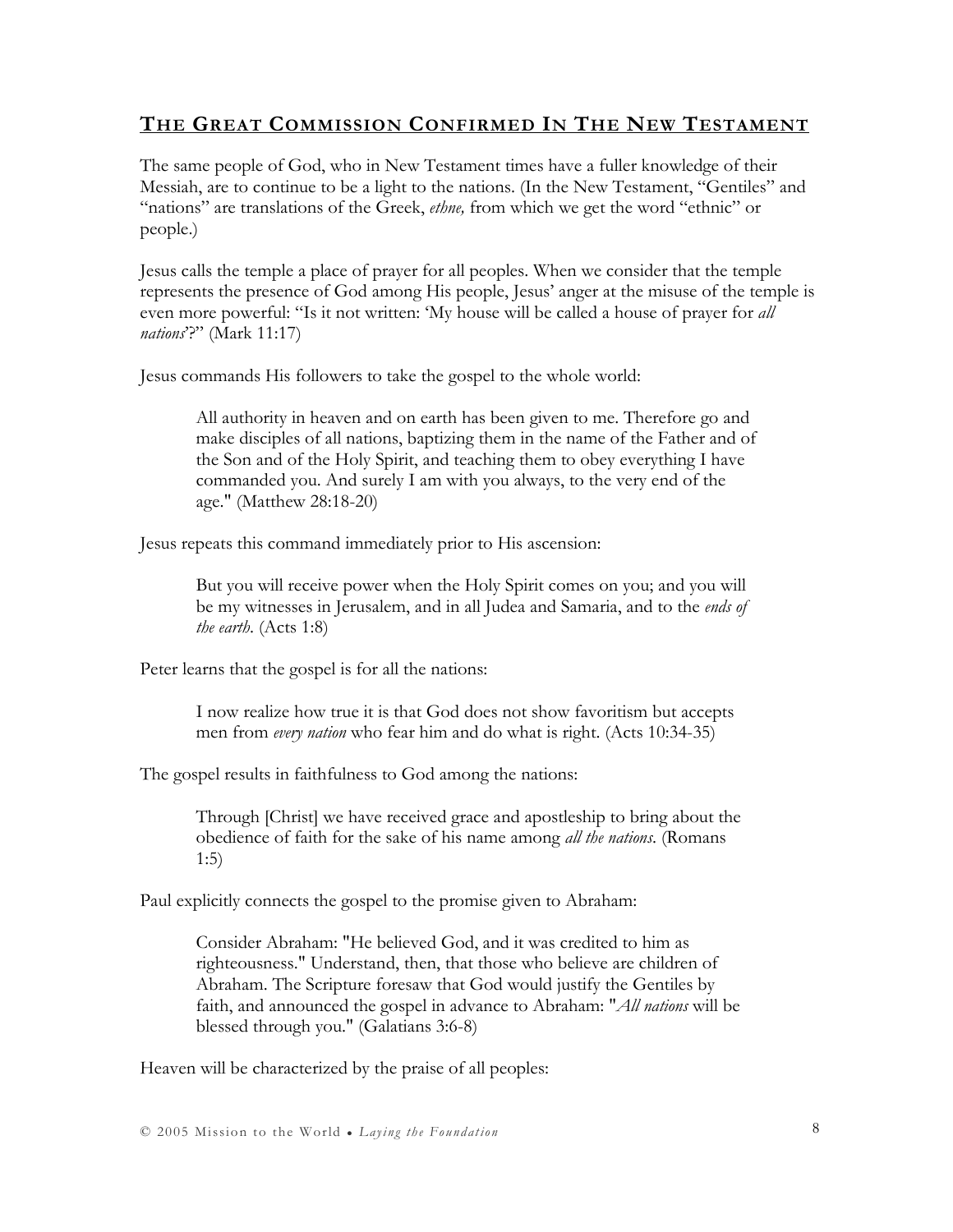After this I looked and there before me was a great multitude that no one could count, from every nation, tribe, people and language, standing before the throne and in front of the Lamb. They were wearing white robes and were holding palm branches in their hands. And they cried out in a loud voice: "Salvation belongs to our God who sits on the throne, and to the Lamb." (Revelation 7:9-10)

Being careful again to emphasize God's glory and our motivation in missions, it must be clear that the covenant God makes with us is a *gracious* covenant. This point is important, as sometimes the impetus for missions is communicated in a way that suggests the plan of redemption "corrects" a mistake in God's created order. Having wrongly allowed man to sin in the first place, God keeps trying and failing to woo man back. This error implies that redemptive history is Plan B in God's eyes, and that He needs man to fix the problem.

But that's not the biblical story. History has unfolded exactly how our sovereign God has been pleased to orchestrate it. God in no way was obligated to create a way of salvation. We had broken our part of the covenant, and yet God had always designed to bear our responsibility for the fulfillment of the covenant. Though we deserved to be punished for our sins, Jesus bore the penalty Himself. But it does not end there. Even the growth and extension of God's kingdom depends entirely upon God, for "unless the Lord builds the house, they labor in vain who build it." (Psalm 127:1) Because of God's covenantal promises to redeem His people, we know that we are part of a plan that cannot fail. The gospel will indeed go forth to all the nations (Matthew 24:14). And in all this—the beginning, the extension, and the fulfillment of God's kingdom—God alone will receive the glory.

*Rev. Scott Seaton is MTW's former International Director of Enterprise for Christian-Muslim Relations. He is currently helping MTW to resource and equip church missions ministries while becoming a church planter with the Presbyterian Church of America (PCA).*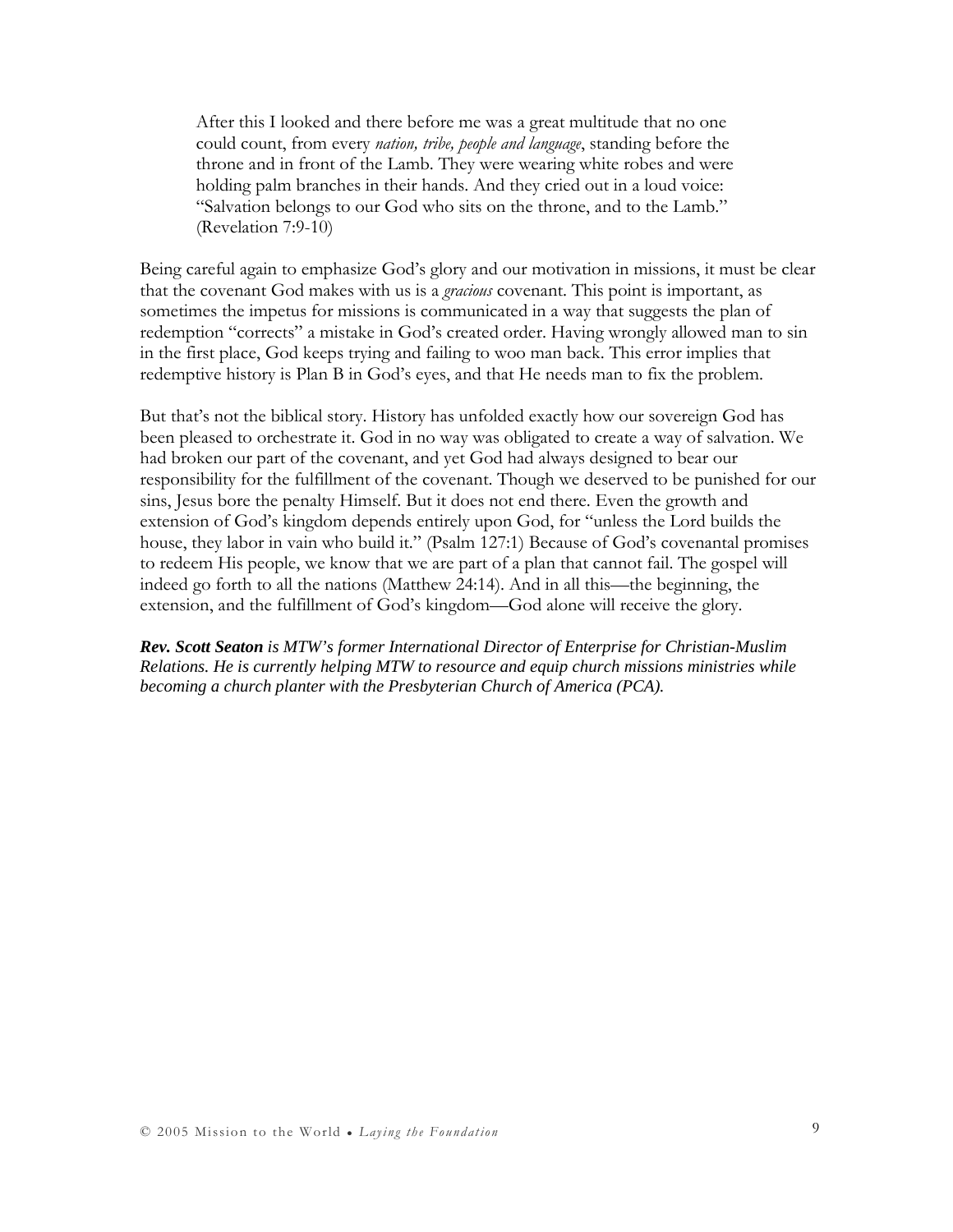## WHY PLANT CHURCHES

Theme: Church Planting

### REV. TIM KELLER

#### Introduction

The vigorous, continual planting of new congregations is the single most crucial strategy for 1) the numerical growth of the Body of Christ in any city, and 2) the continual corporate renewal and revival of the existing churches in a city. Nothing else—not crusades, outreach programs, para-church ministries, growing mega-churches, congregational consulting, nor church renewal processes—will have the consistent impact of dynamic, extensive church planting. This is an eyebrow-raising statement. But to those who have done any study at all, it is not even controversial.

The normal response to discussions about church planting is something like this:

- A. We already have plenty of churches that have lots and lots of room for all the new people who have come to the area. Let's get *them* filled before we go off building any new ones.
- B. Every church in this community used to be more full than it is now. The churchgoing public is a "shrinking pie." A new church here will just take people from churches already hurting and weaken everyone.
- C. Help the churches that are struggling first. A new church doesn't help the ones we have that are just keeping their nose above water. We need *better* churches, not more churches.

These statements appear to be common sense to many people, but they rest on several wrong assumptions. The error of this thinking will become clear if we ask, "Why is church planting so crucially important?'

Because—

#### A. We want to be true to THE BIBLICAL MANDATE

1. Jesus' essential call was to plant churches. Virtually all the great evangelistic challenges of the New Testament are basically calls to plant churches, not simply to share the faith. The Great Commission (Matt.28: 18-20) is not just a call to *make disciples* but to *baptize*. In Acts and elsewhere, it is clear that baptism means incorporation into a worshipping community with accountability and boundaries (cf. Acts 2:41-47). The only way to be truly sure you are increasing the number of Christians in a town is to increase the number of churches. Why? Much traditional evangelism aims to get a "decision" for Christ. Experience, however, shows us that many of these decisions disappear and never result in changed lives. Why? Many, many decisions are not really conversions, but often only the beginning of a journey of seeking God (other decisions are very definitely the moment of a new birth, but this differs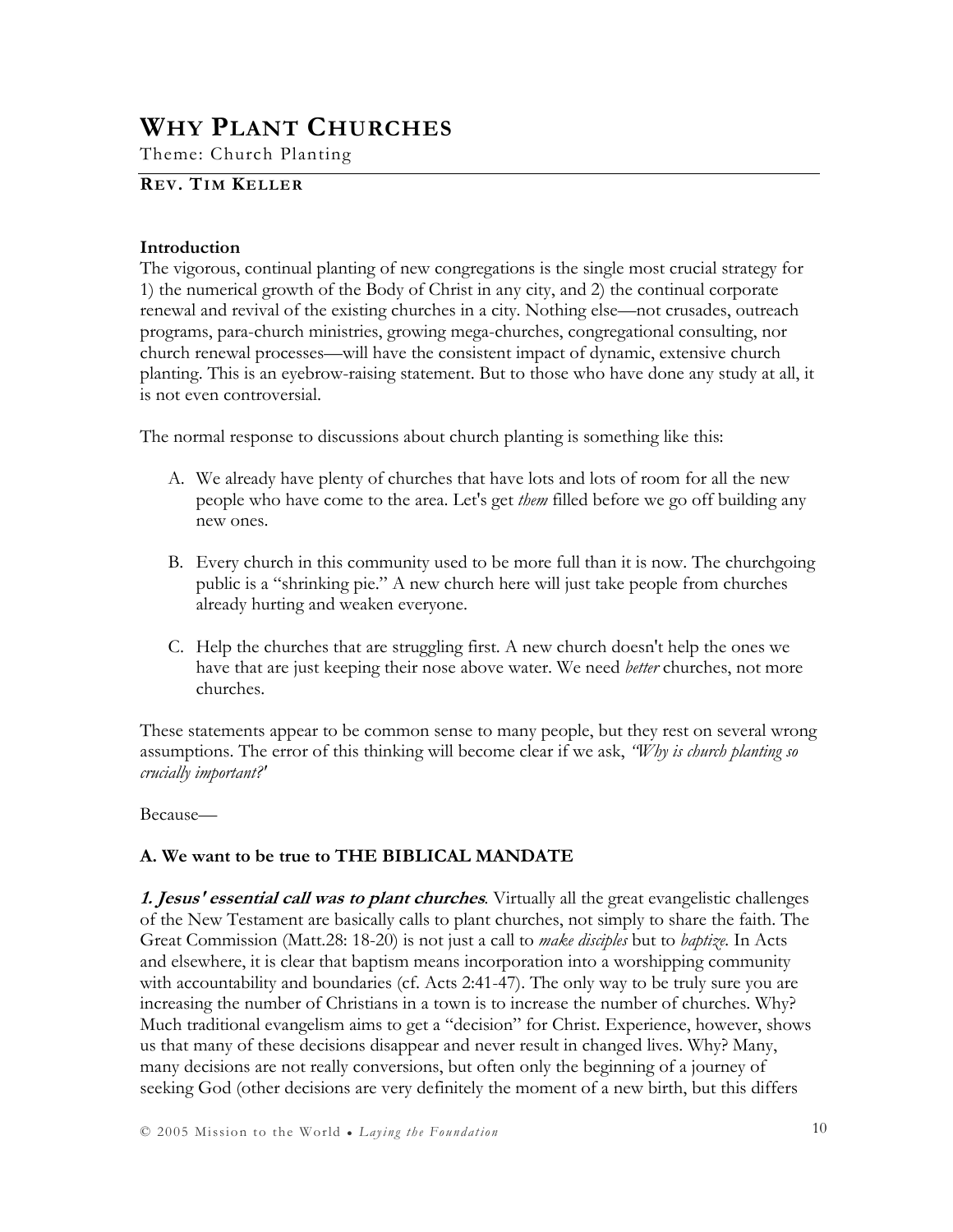from person to person). Only a person who is being evangelized in the context of an ongoing worshipping and shepherding community can be sure of finally coming home into vital, saving faith. This is why a leading missiologist like C. Peter Wagner can say, "Planting new churches is the most effective evangelistic methodology known under heaven."<sup>2</sup>

2. Paul's whole strategy was to plant urban churches. The greatest missionary in history, St. Paul, had a rather simple, two-fold strategy. First, he went into the largest city of the region (cf. Acts 16:9, 12), and second, he planted churches in each city (cf. Titus 1:5-appoint elders in every town). Once Paul had done that, he could say that he had fully preached the gospel in a region and that he had no more work to do there (cf. Romans 15:19, 23). This means Paul had two controlling assumptions: a) that the way to most permanently influence a country was through its chief cities, and b) the way to most permanently influence a city was to plant churches in it. Once he had accomplished this in a city, he moved on. He knew that the rest that needed to happen would follow.

Response: "But," many people say, "that was in the beginning. Now the country (at least our country) is filled with churches. Why is church planting important now?"

We also plant churches because—

### B. We want to be true to THE GREAT COMMISSION. Some facts:

1. New churches best reach a) new generations, b) new residents, and c) new people groups. First (a) younger adults have always been disproportionately found in newer congregations. Long-established congregations develop traditions (such as time of worship, length of service, emotional responsiveness, sermon topics, leadership style, emotional atmosphere, and thousands of other tiny customs and mores) which reflect the sensibilities of long-time leaders from the older generations who have the influence and money to control the church life. This does not reach younger generations. Second, (b) new residents are almost always reached better by new congregations. In older congregations, it may require tenure of 10 years before you are allowed into places of leadership and influence, but in a new church, new residents tend to have equal power with long-time residents.

Last, (c) new socio-cultural groups in a community are always reached better by new congregations. For example, if new white-collar commuters move into an area where the older residents were farmers, it is likely that a new church will be more receptive to the myriad of needs of the new residents, while the older churches will continue to be oriented to the original social group. And new racial groups in a community are best reached by a new church that is intentionally multi-ethnic from the start. For example: if an all-Anglo neighborhood becomes 33% Hispanic, a new, deliberately bi-racial church will be far more likely to create "cultural space" for newcomers than will an older church in town. Finally, brand new immigrant groups nearly always can only be reached by churches ministering in their own language. If we wait until a new group is assimilated into American culture enough to come to our church, we will wait for years without reaching out to them.

<sup>&</sup>lt;sup>2</sup> C. Peter Wagner, *Strategies for Growth* (Glendale: Regal, 1987), p. 168.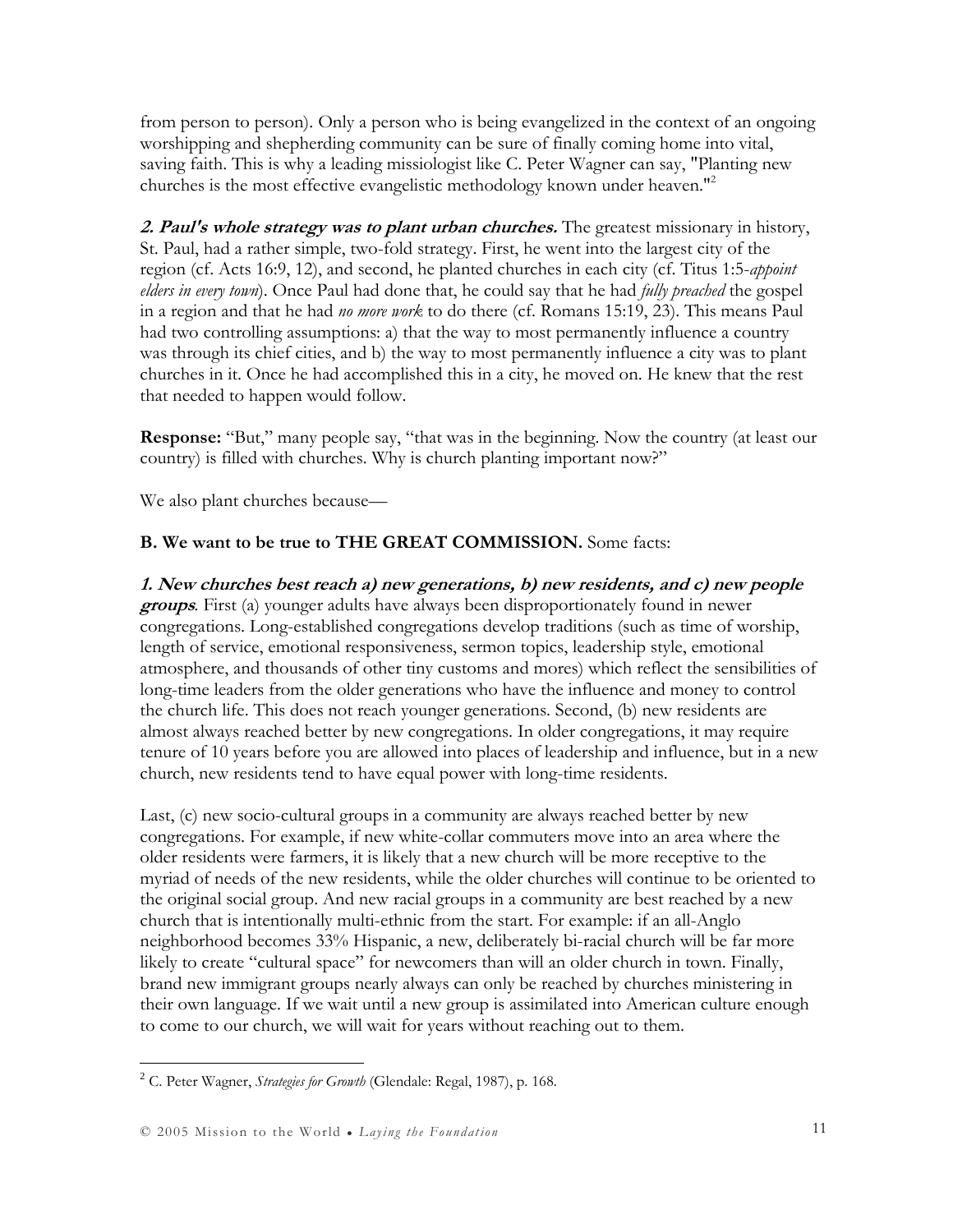[Note: Often, a new congregation for a new people group can be planted *within* the overall structure of an existing church. It may be a new Sunday service at another time, or a new network of house churches that are connected to a larger, already existing congregation. Nevertheless, although it technically may not be a new independent congregation, it serves the same function.]

In summary, new congregations empower new people and new peoples much more quickly and readily than can older churches. Thus they have always reached them with greater facility than long-established bodies, and always will. This means, of course, that church planting is not only for "frontier regions" or "pagan" countries that we want to see become Christian. Christian countries will have to maintain vigorous, extensive church planting simply to stay Christian!

2. New churches best reach the unchurched—period. Dozens of denominational studies have confirmed that the average new church gains most of its new members (60-80%) from the ranks of people who are not attending any worshipping body, while churches over 10-15 years of age gain 80-90% of new members by transfer from other congregations.<sup>3</sup> This means that the average new congregation will bring 6-8 times more new people into the life of the Body of Christ than an older congregation of the same size.

So although established congregations provide many things that newer churches often cannot, older churches in general will never be able to match the effectiveness of new bodies in reaching people for the kingdom. Why would this be? As a congregation ages, powerful internal institutional pressures lead it to allocate most of its resources and energy toward the concerns of its members and constituents, rather than toward those outside its walls. This is natural and to a great degree desirable. Older congregations, therefore, have a stability and steadiness that many people thrive on and need. This does not mean that established churches cannot win new people. In fact, many non-Christians will only be reached by churches with long roots in the community and the trappings of stability and respectability.

However, new congregations, in general, are forced to focus on the needs of its *non*-members simply in order to get off the ground. So many of its leaders have come very recently from the ranks of the un-churched that the congregation is far more sensitive to the concerns of the non-believer. Also, in the first two years of our Christian walk, we have far more close, face-to-face relationships with non-Christians than we do later. Thus a congregation filled with people fresh from the ranks of the un-churched will have the power to invite and attract many more non-believers into the events and life of the church than will the members of the typical established body.

What does this mean practically? If we want to reach our city, should we try to renew older congregations to make them more evangelistic, or should we plant lots of new churches? But that question is surely a false either-or dichotomy. We should do both! Nevertheless, all we

 $^3$  Lyle Schaller, quoted in D. McGavran and G. Hunter, Church Growth: Strategies that Work (Nashville: Abingdon, 1980), p. 100. See C. Kirk Hadaway, New Churches and Church Growth in the Southern Baptist Convention (Nashville: Broadman, 1987).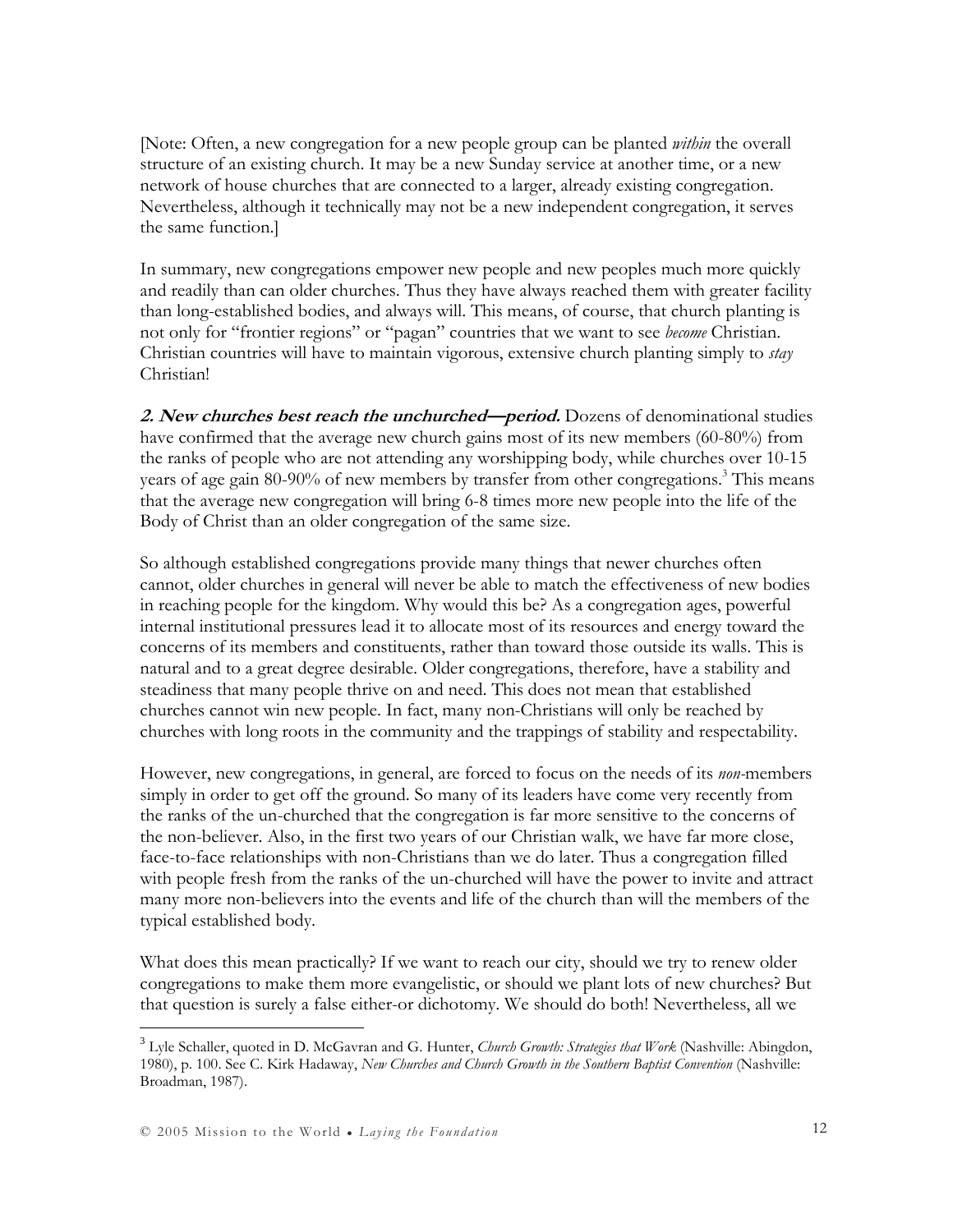have been saying proves that, despite the occasional exceptions, the only wide-scale way to bring in lots of new Christians to the Body of Christ in a permanent way is to plant new churches.

To throw this into relief, imagine Town A and Town B and Town C are the same size, and they each have 100 churches of 100 persons each. But in Town A, all the churches are over 15 years old. As a result, the overall number of active Christian churchgoers in that town shrinks, even if four or five of the churches get very "hot" and double in attendance. In Town B, 5 of the churches are under 15 years old, and they, along with several older congregations, are winning new people to Christ, but this only offsets the normal declines of the older churches. Thus the overall number of active Christian churchgoers in that town stays the same. Finally, in Town C, 30 of the churches are under 15 years old. In this town, the overall number of active Christian churchgoers will be on a path to grow 50% in a generation.<sup>4</sup>

Response: "But," many people say, "what about all the existing churches that need help? You seem to be ignoring them."

Not at all. We also plant churches because—

#### C. We want to continually RENEW THE WHOLE BODY OF CHRIST.

It is a great mistake to think that we have to choose between church planting and church renewal. Strange as it may seem, the planting of new churches in a city is one of the very best

ways to revitalize many older churches in the vicinity and renew the whole Body of Christ. Why?

1. First, new churches bring new ideas to the whole Body. There is plenty of resistance to the idea that we need to plant new churches to reach the constant stream of new groups, generations, and residents. Many congregations insist that all available resources should be used to find ways of helping existing churches reach them. However, there is no better way to teach older congregations about new skills and methods for reaching new people groups than by planting new churches. New churches have freedom to be innovative, and they become the "research and development" department for the whole Body in the city. Often the older congregations were too timid to try a particular approach or were absolutely sure it would "not work here." But when the new church in town succeeds wildly with some new method, the other churches eventually take notice and get the courage to try it themselves.

2. Second, planting new churches is one of the best ways to surface creative, strong leaders for the whole Body. In older congregations, leaders emphasize tradition, tenure, routine, and kinship ties. New congregations, on the other hand, attract a higher percentage of venturesome people who value creativity, risk, innovation, and future orientation. Many of these men and women would never be attracted or compelled into significant ministry apart

<sup>&</sup>lt;sup>4</sup> See Lyle Schaller, 44 Questions for Church Planters (Nashville: Abingdon, 1991), p.12. Schaller talks about "The 1% Rule." Each year, any association of churches should plant new congregations at the rate of 1% of their existing total—otherwise, that association will be in decline. That is just "maintenance." If an association wants to grow  $50\%$  +, it must plant 2-3% per year.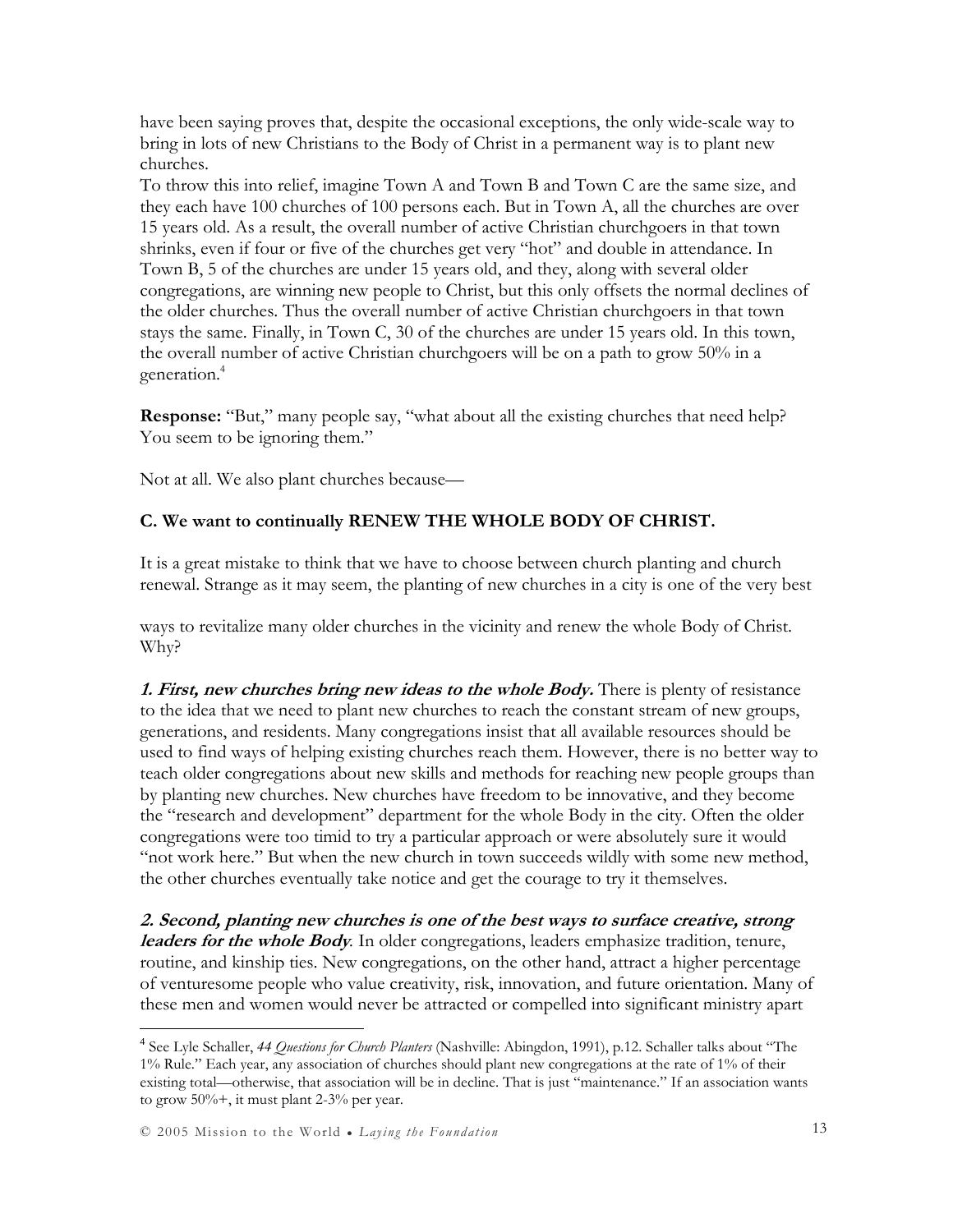from the appearance of these new bodies. Often older churches "box out" many people with strong leadership skills who cannot work in more traditional settings. New churches thus attract and harness many people in the city whose gifts otherwise would not be utilized in the work of the Body. These new leaders eventually benefit the Body in the city.

3. Third, new churches challenge other churches to self-examination. The success of new churches often challenges older congregations in general to evaluate themselves in substantial ways. Sometimes it is only in contrast with a new church that older churches can finally define their own vision, specialties, and identity. Often the growth of the new congregation gives the older churches hope that "it can be done," and may even bring about humility and repentance for defeatist and pessimistic attitudes. Sometimes, new congregations can partner with older churches to mount ministries that neither could do by themselves.

4. Fourth, a new church may be an evangelistic feeder for a whole community. The new church often produces many converts who end up in older churches for a variety of reasons. Sometimes the new church is very exciting and outward facing but is also very unstable or immature in its leadership. Thus some converts cannot stand the tumultuous changes that regularly come through the new church and they move to an existing church. Sometimes the new church reaches a person for Christ, but the new convert quickly discovers that he or she does not fit the socio-economic make up of the new congregation, and gravitates to an established congregation where the customs and culture feels more familiar. Ordinarily, the new churches in a city produce new people not only for themselves, but for the older bodies as well.

Summary: Vigorous church planting is one of the best ways to *renew* the existing churches of a city, as well as the best single way to grow the whole Body of Christ in a city.

There is one more reason why it is good for the existing churches of the region to initiate or at least support the planting of churches in a given area.

We plant churches—

#### D. As an exercise in KINGDOM-MINDEDNESS

All in all, church planting helps an existing church the best when the new congregation is voluntarily "birthed" by an older "mother" congregation. Often the excitement, new leaders, ministries, members and income of a new church wash back into the mother church in various ways, strengthening and renewing it. Though there is some pain in seeing good friends and some leaders go away to form a new church, the mother church usually experiences a surge of high self-esteem and an influx of new enthusiastic leaders and members.

However, a new church in the community usually confronts churches with a major issue the issue of kingdom-mindedness. New churches, as we have seen, draw most of their new members (up to 80%) from the ranks of the unchurched, but they *will* always attract some people out of existing churches. That is inevitable. At this point, the existing churches, in a sense, have a question posed to them: "Are we going to rejoice in the 80%—the new people that the kingdom has gained through this new church, or are we going to bemoan and resent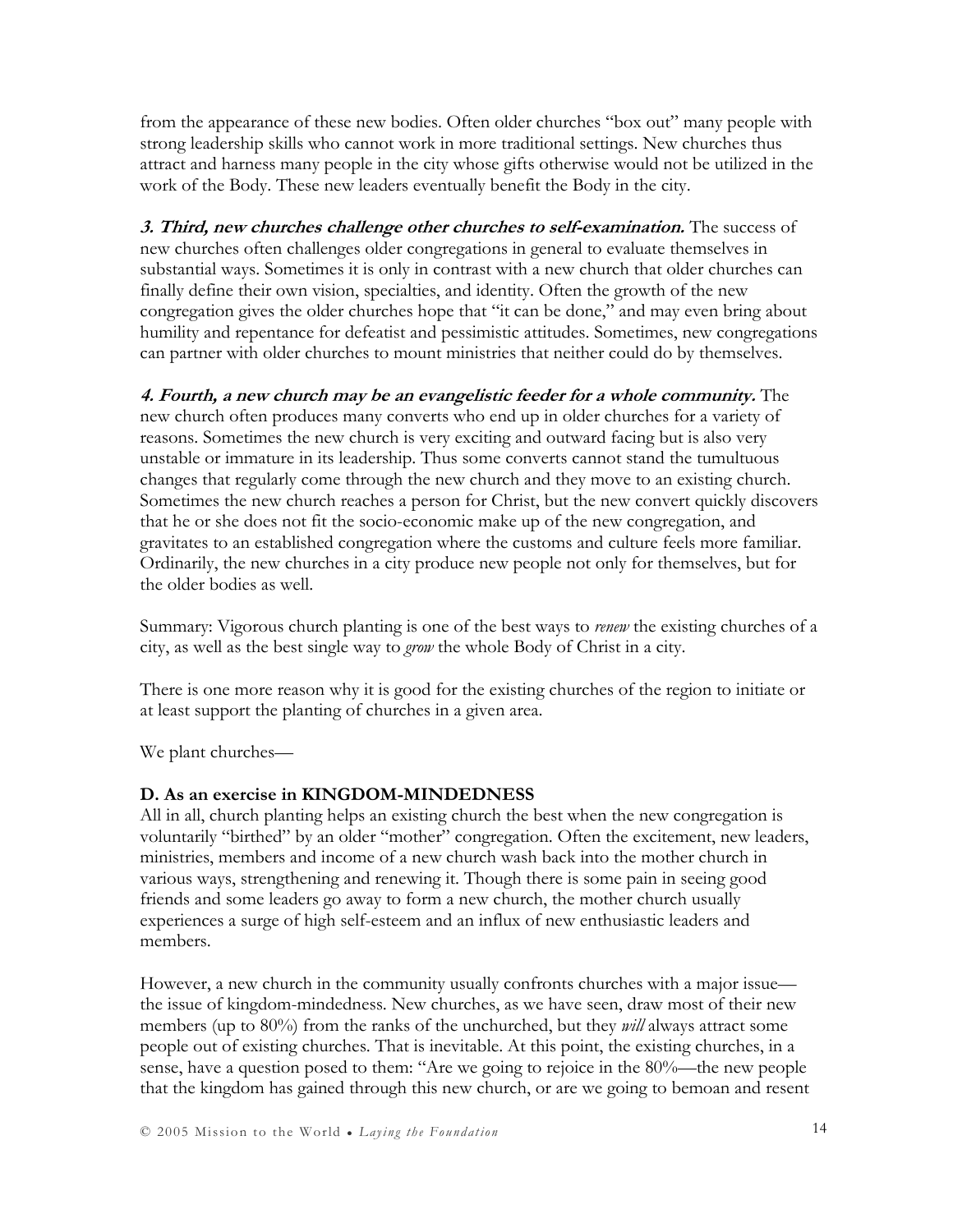the three families we lost to it?" In other words, our attitude to new church development is a test of whether our mindset is geared to our own institutional turf, or to the overall health and prosperity of the kingdom of God in the city.

Any church that is more upset by their own small losses rather than the kingdoms large gains is betraying its narrow interests. Yet, as we have seen, the benefits to older congregations of new church planting are very great, even if that may not be obvious initially.

#### **SUMMARY**

If we briefly glance at the objections to church planting in the introduction, we can now see the false premises beneath the statements. A. Assumes that older congregations can reach newcomers as well as new congregations. But to reach new generations and people groups will require *both* renewed older churches and lots of new churches. **B.** Assumes that new congregations will only reach current active churchgoers. But new churches do far better at reaching the unchurched, and thus they are the only way to *increase* the churchgoing "pie." **C.** Assumes that new church planting will only discourage older churches. This is a possibility, but a new church, for a variety of reasons, is one of the best ways to renew and revitalize an older church. D. Assumes that new churches only work where the population is growing. Actually, they reach people wherever the population is *changing*. If new people are coming in to replace former residents, or new groups of people are coming in—even though the net population figure is stagnant—new churches are needed.

New church planting is the only way that we can be sure we are going to increase the number of believers in a city and one of the best ways to renew the whole Body of Christ. The evidence for this statement is strong—Biblically, sociologically, and historically. In the end, a lack of kingdom-mindedness may simply blind us to all this evidence. We must beware of that.

### APPENDIX A: HISTORICAL LESSONS

If all this is true, there should be lots of evidence for these principles in church history—and there is.

In 1820, there was one Christian church for every 875 U.S. residents. But from 1860-1906, U.S. Protestant churches planted one new church for each population increase of 350 people, bringing the ratio by the start of WWI to just one church for every 430 persons. In 1906 over a third of all the congregations in the country were less than 25 years old.<sup>5</sup> As a result, the percentage of the U.S. population involved in the life of the church rose steadily. For example, in 1776, 17% of the U.S. population described themselves as "religious adherents," but that rose to 53% by 1916. $6$ 

However, after WWI, especially among mainline Protestants, church planting plummeted, for a variety of reasons. One of the main reasons was the issue of "turf." Once the continental

<sup>&</sup>lt;sup>5</sup> Ibid, pp.14-26.

<sup>&</sup>lt;sup>6</sup> Roger Finke and Rodney Stark, *The Churching of America 1776-1990* (New Brunswick: Rutgers, 1992) p.16.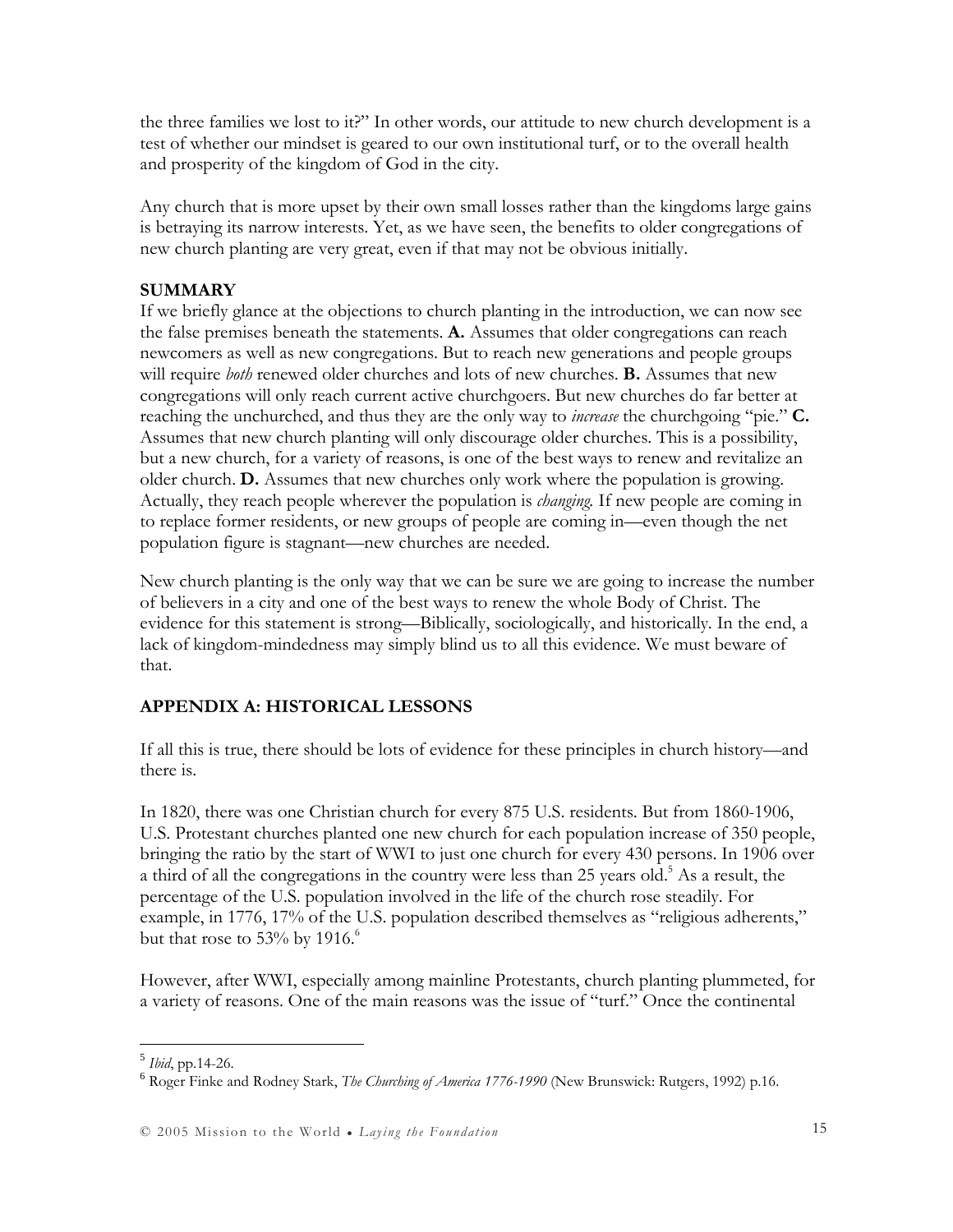U.S. was covered by towns and settlements and churches and church buildings in each one, there was strong resistance from older churches to any new churches being planted in "our neighborhood." As we have seen above, new churches are commonly very effective at reaching new people and growing for their first couple of decades. But the vast majority of U.S. congregations reach their peak in size during the first two or three decades of their existence and then remain on a plateau or slowly shrink.<sup>7</sup> This is due to the factors mentioned above. They cannot assimilate new people or groups of people as well as new churches. However, older churches have feared the competition from new churches. Mainline church congregations, with their centralized government, were the most effective in blocking new church development in their towns. As a result, the mainline churches have shrunk remarkably in the last  $20-30$  years.<sup>8</sup>

What are the historical lessons? Church attendance and adherence overall in the United States is in decline and decreasing. This cannot be reversed in any other way than in the way it originally had been so remarkably increasing. We must plant churches at such a rate that the number of churches per 1,000 people begins to grow again, rather than decline, as it has since WWI.

Dr. Timothy Keller is the founding pastor of Redeemer Presbyterian Church, New York City, and continues to serve that congregation as senior pastor.

 $\overline{a}$ 

© 2005 Mission to the World ● Laying the Foundation 16

<sup>&</sup>lt;sup>7</sup> Schaller, 44 Questions, p.23.

<sup>8</sup> See Schaller's case that a lack of church planting is one major cause of the decline of mainline Protestantism. Ibid, p.24-26. Finke and Stark show how independent churches, such as the Baptists, who have had freedom to plant churches without interference, have proliferated their numbers. *Churching*, p.248.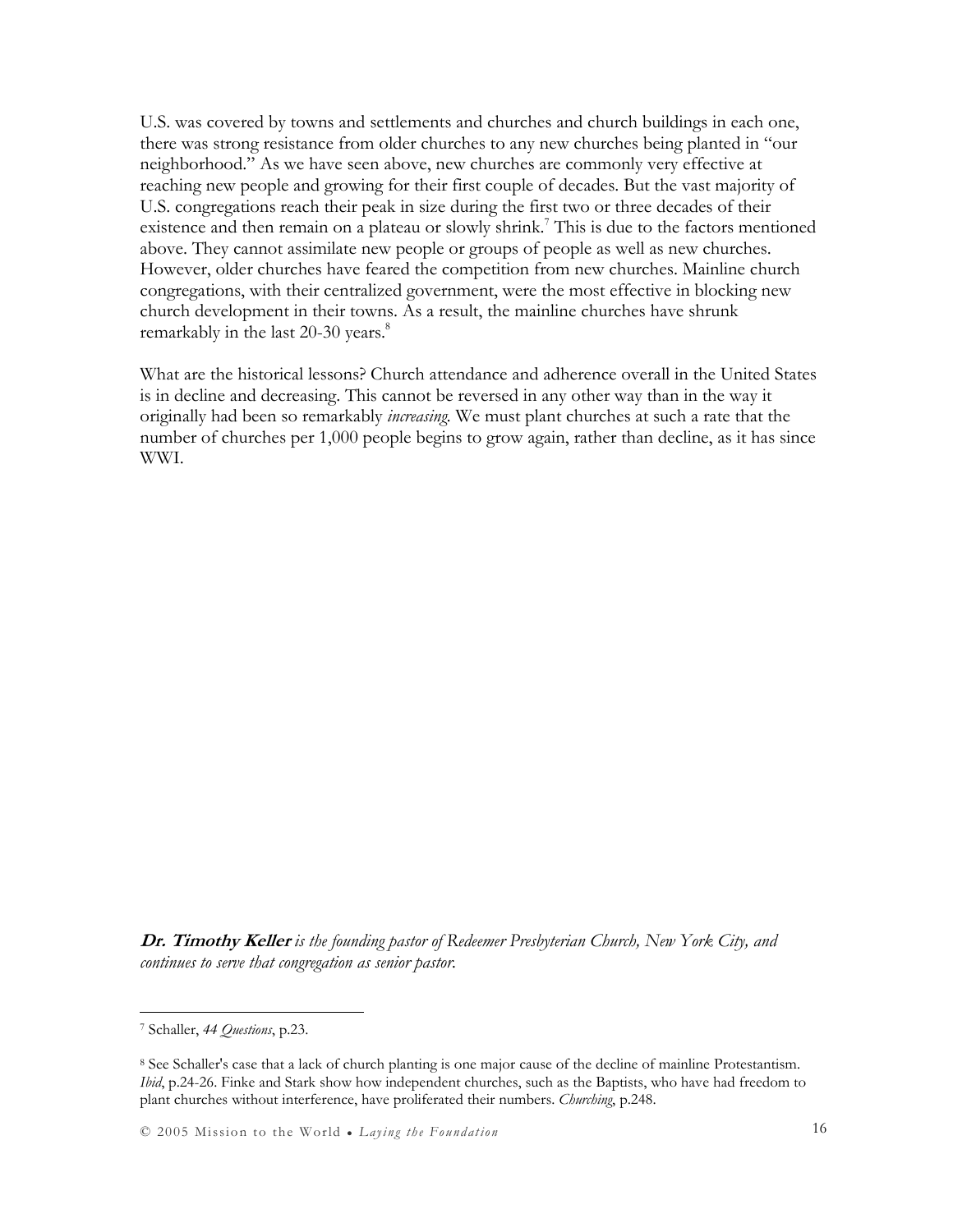## AN EYE FOR THE WORLD

Theme: Vision

A common temptation for church leaders wanting to establish a missions ministry is to take action: plan a conference, support some missionaries, send members on a summer project. A bias for action is a good thing. But every action establishes a commitment and a precedent. Whether these commitments strengthen or weaken a ministry depend on one thing: a carefully developed vision. Clearly establishing the purpose and direction for your missions ministry will pay many dividends down the road.

### PURPOSE OF A VISION STATEMENT

A good vision statement should do two things: it should inspire and inform.

First, it should inspire. People want to be part of something larger than themselves. They want to be part of something compelling, challenging and significant. What could be more compelling than the Great Commission: "Go and make disciples of all nations." No loftier vision could ever be imagined, no greater challenge could ever be conceived. Missions leaders are calling their people to be part of this most incredible endeavor. The Great Commission deserves an inspiring vision for the church that will draw their members.

Second, vision should inform. A church's vision statement is a compass pointing the ministry in a certain direction—and by corollary, away from other directions. A good vision statement will help leaders make decisions, to know to go this way and not another, to say no to certain possibilities because they've said yes to others.

### COMPONENTS OF A VISION STATEMENT

An excellent example of a strong vision statement is found in Nehemiah 2:17: "You see the trouble we are in: Jerusalem lies in ruins, and its gates have been burned with fire. Come, let us rebuild the wall of Jerusalem, and we will no longer be in disgrace."

### 1. Clarity

Nehemiah's vision couldn't be clearer: rebuild the wall. Ambiguity could have created the possibility of being diverted to build a palace or plan a coronation. Instead, this clear goal enabled the leaders to make decisions whether various tasks helped complete the project. It also enabled the people to know what they were being asked to do. The Apostle Paul echoed this theme when he wrote, "If the trumpet does not sound a clear call, who will get ready for battle?" (I Cor. 14:8.) A clear vision statement is distinct enough to help leaders make decisions and members determine whether they want to be part of the vision. For example, "glorifying God by helping to fulfill the Great Commission" sounds laudable, but this vision could apply to every Christian church or organization. The trumpet is not sounding a clear call. To provide guidance, you must first determine what is most important to your ministry. Establishing your passions and convictions will bring greater clarity to your vision.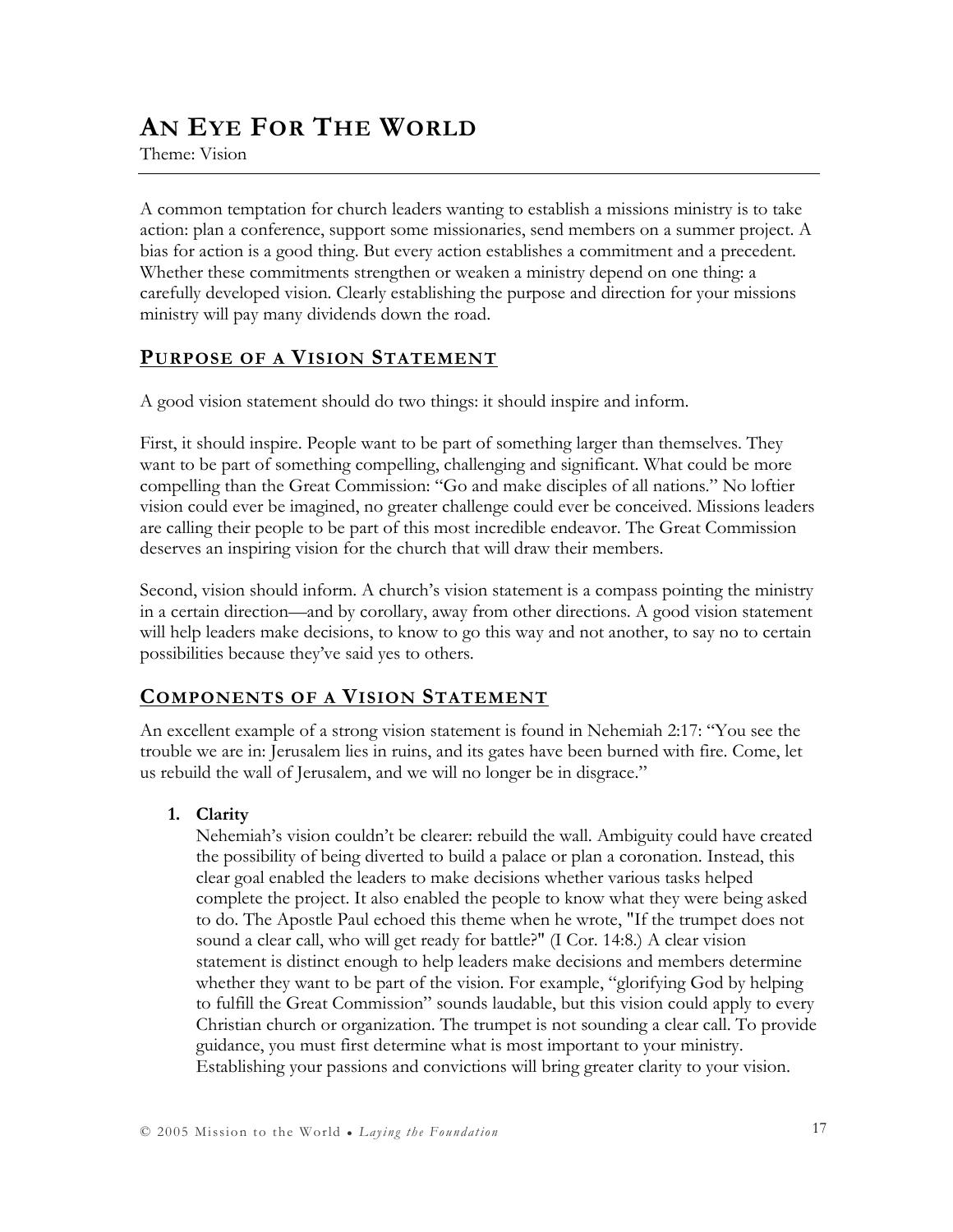#### 2. Motivating

To be motivating, a vision must address a need and call for a response. Nehemiah challenged the people of Jerusalem to restore their security as well as their honor. Every citizen could identify with this need, and they own the vision for themselves. Nehemiah also called them to participate in the project. Not only could the project not be accomplished without their help, they needed to feel part of the effort. Likewise, a church's vision should respond to a pressing need and necessitate personal involvement.

#### 3. Achievable

The difficulty of rebuilding the walls was compounded by the threat of opposition. Yet in spite of the challenges facing Nehemiah, he knew they could accomplish the task. He wasn't asking them to build walls 100 feet high. A lofty vision that is not realistic is not engaging, as people discard the goal as impossible. For example, "winning the whole world for Christ" is something we all hope to see, but it's not something that God has entrusted to a single church.

#### 4. Measurable

Progress in rebuilding the wall was relatively easy to determine; in fact, all could see it for themselves. Nehemiah divided the work into stages and components, and was able to measure the progress for each part. Not only did this enable the leaders to better allocate resources, it motivated the people by letting them accomplish definable elements. Similarly, a church's vision should be crafted in such a way as to help leaders measure progress towards the goal and generate enthusiasm among all the members.

### EXAMPLES OF VISION STATEMENTS

Considering the above elements, what makes the following statements weak? What makes them strong?

- 1. The goal of the missions ministry of First Church is to support missionaries in cross-cultural settings.
- 2. First Church will help plant 50 indigenous churches in 50 great cities of the world.
- 3. We will glorify God by fulfilling the Great Commission.
- 4. The missions ministry administrates the world missions program for First Church.
- 5. We seek to establish church planting centers with our global partners.
- 6. Our one vision: proclaiming the gospel to all the nations.
- 7. First Church will pray, send, give and go on behalf of the world's neediest people.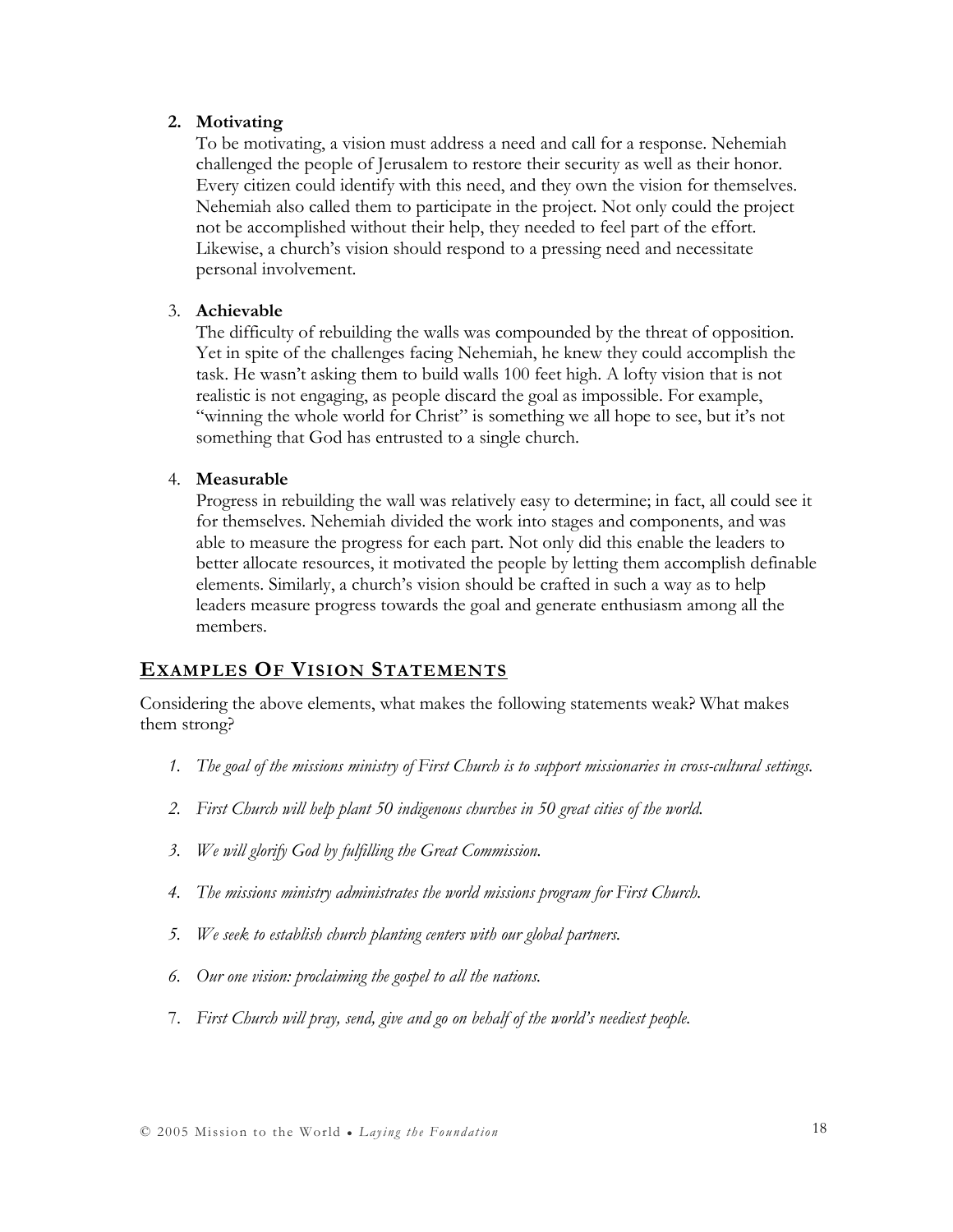#### DEVELOPING A VISION STATEMENT

There are many ways to develop a vision statement. The following suggestions will get you started.

#### 1. Determine who should create the vision.

The actual group will depend on the leadership philosophy of your church, i.e. you will need to determine the appropriate combination of church officers, lay leaders, and/or pastor(s). Will the statement be drafted by the entire group or by a few members with input from the others? Will this be done in one meeting, a retreat, or a series of meetings? Will one person 'wordsmith' the draft and report back to the group? Who will give final approval to the statement? Whoever is involved, it is very important that key stakeholders feel they have some part in crafting the vision, as they will be the ones authorizing and implementing it.

#### 2. Establish priorities

It may be helpful to review the Top Twenty priorities in this document. In particular, are you committed to the Church as God's primary means of establishing His kingdom? Consider whether your vision is aimed towards establishing nationally led churches and whether your entire membership is challenged to participate at some level.

#### 3. Envision the future

Next, have the participants take a few minutes to envision the future. One way to do this is to have them write an imaginary article for a newspaper that wants to do a feature on your church's involvement in world missions. Everyone should write a one or two paragraph article about the highlights of the ministry, including its purpose and accomplishments. Include a compelling headline. As part of this exercise, identify 10 key words or phrases. Next, share individual results with the entire group. As the articles are shared, identify patterns. Perhaps God has laid various aspects of the vision on the hearts of the leaders. Determine which priorities are the most biblical. Discuss whether certain elements are traditions that should be retained or discarded. Ask if any elements are missing that should be included.

#### 4. Draft and summarize

Once you have input from all the participants, start drafting a statement of 30 words or less. Do not try to include something for everyone, as you may end up with a vague vision that fails to provide direction. A summary statement will bring greater clarity to the vision, as it forces leaders to determine what is most important. It's also easier to remember and therefore easier to use for guidance. However, an expanded version may be helpful, to add further definition and establish objectives.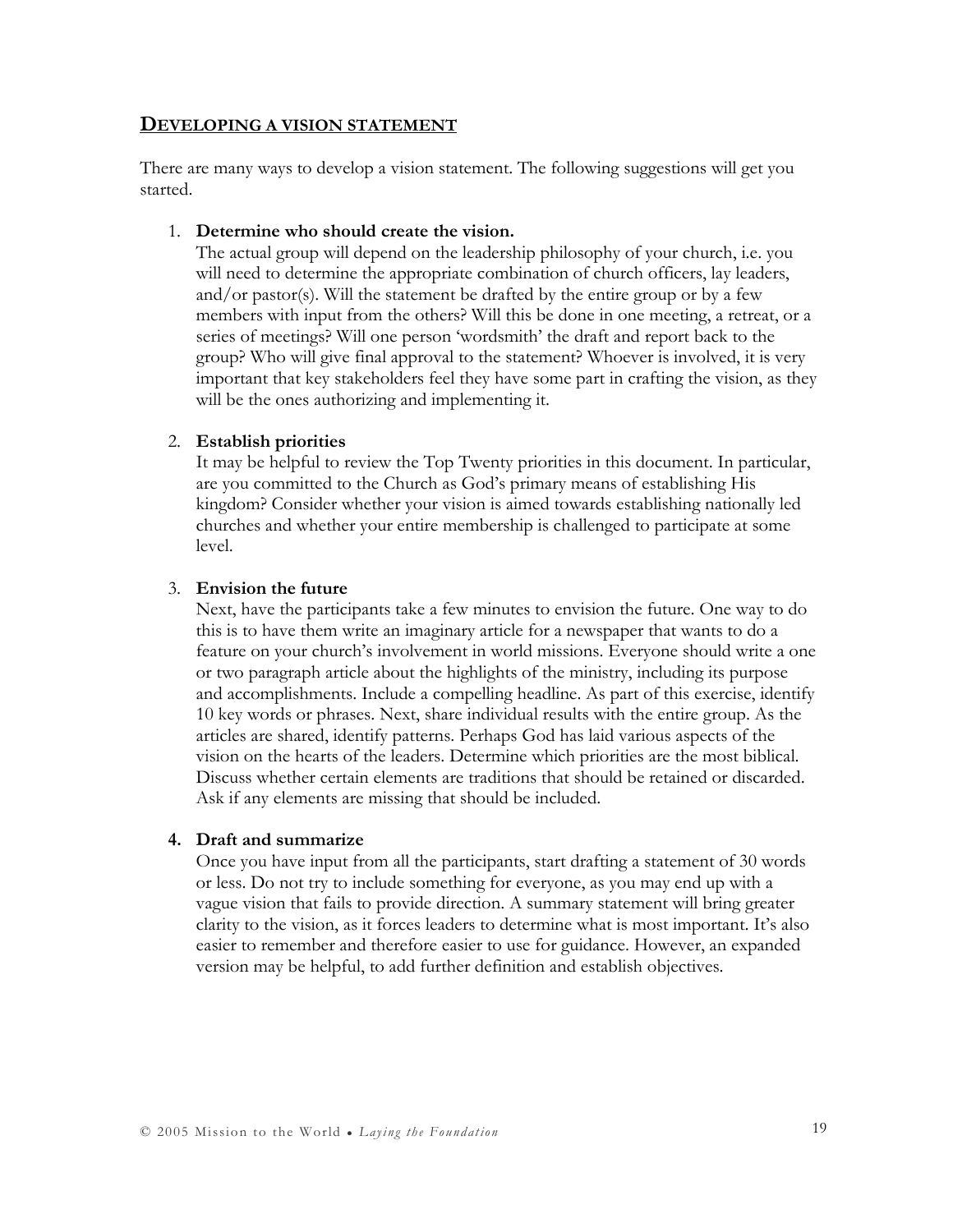#### 5. Approve and communicate

A common problem for missions ministries is that they can act like separate departments of the church, or serve on the periphery of the church's emphasis. To avoid this, present the final version to the session for approval. Sessional authorization will help engage key leaders of the church and empower the missions ministry. Once you have their approval, find ways to communicate the vision to the church and repeat the message often. Use all means available to your church to put the vision in front of the members. Newsletters, brochures, the church's web site, a bulletin board and verbal references are some of the many ways to communicate the direction of your missions ministry.

#### 6. Use the statement to make decisions and evaluate effectiveness.

Refer to the vision at the beginning of missions meetings, especially those including financial support decisions or event planning. Make decisions with your vision in mind.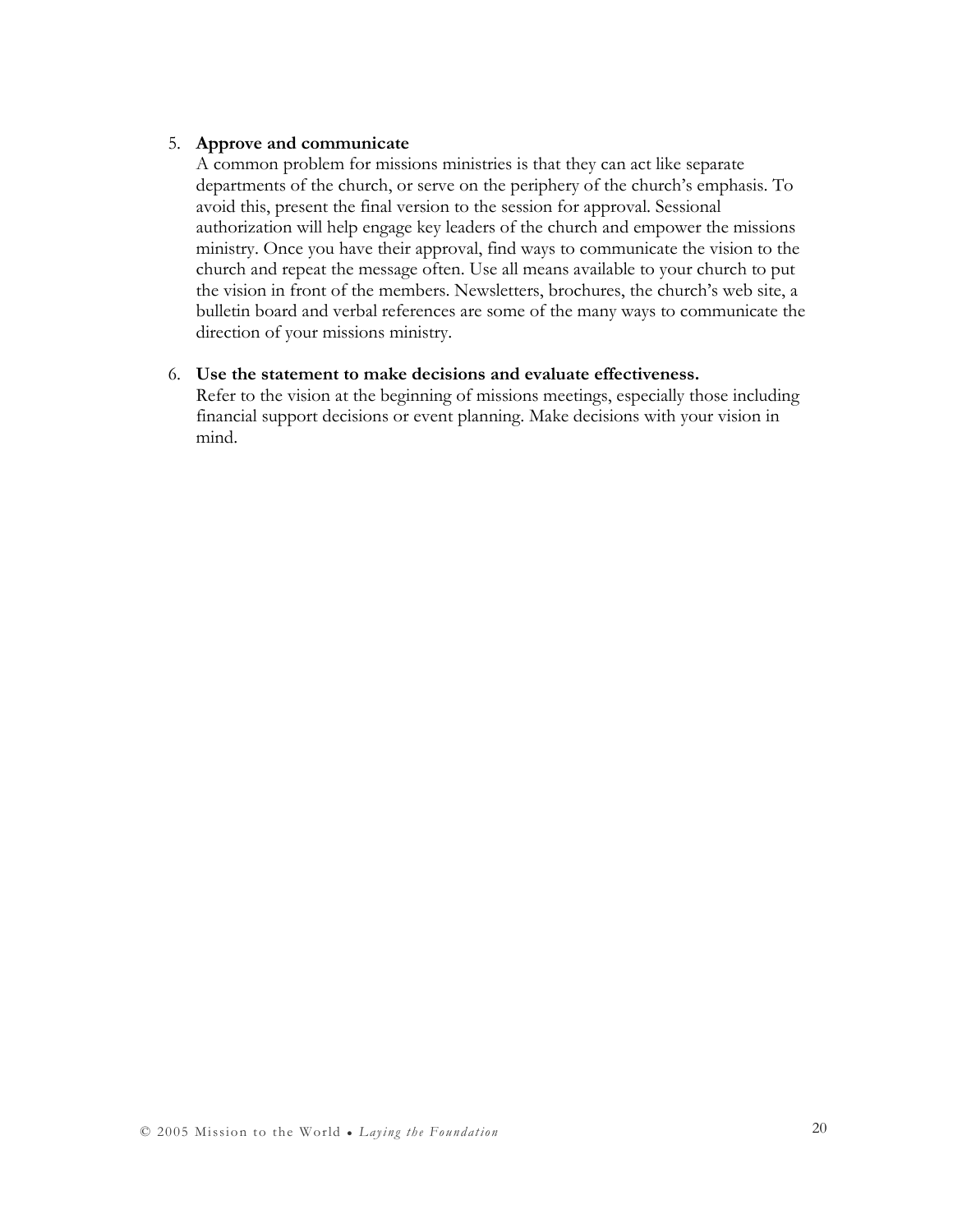## LEADERSHIP IS (ALMOST) EVERYTHING

Theme: Church Leadership

A significant factor in determining the success of a missions ministry is the support of church leaders, and in particular the senior pastor. The strongest ministries describe their church leadership as champions of missions, through their personal participation and public commitment. In these churches, leaders speak passionately from their heart about the importance of missions and how lives have been impacted by the power of the gospel. They also speak soundly from their heads about the centrality of missions in Scripture and wise principles for navigating cross-cultural ministry. But if your church still needs to cultivate such champions, you can still have a successful ministry, as long as the leaders of the church support missions and your ministry initiatives. In these cases, the missions team plays a vital role in raising awareness and identifying the best opportunities for your church's participation in the Great Commission.

\_\_\_\_\_\_\_\_\_\_\_\_\_\_\_\_\_\_\_\_\_\_\_\_\_\_\_\_\_\_\_\_\_\_\_\_\_\_\_\_\_\_\_\_\_\_\_\_\_\_\_\_\_\_\_\_\_\_\_\_\_\_\_\_\_\_\_\_\_\_\_\_

#### Clarifying Roles

Regardless of your church leaders' commitment to missions, it is important to clarify roles so that leaders can be engaged without frustrating or duplicating the work of others.

The session should

- Ensure missions is a priority
- Ensure leaders are identified and supported
- Ensure ministry is aligned with a biblical vision
- Empower the missions team to fulfill its ministry goals

The pastor should

- Work with the session in the above roles, plus:
- Encourage missions verbally
- Encourage missions by example

The Missions Team

• Engages and equips the congregation according to the church's explicitly defined missions vision and values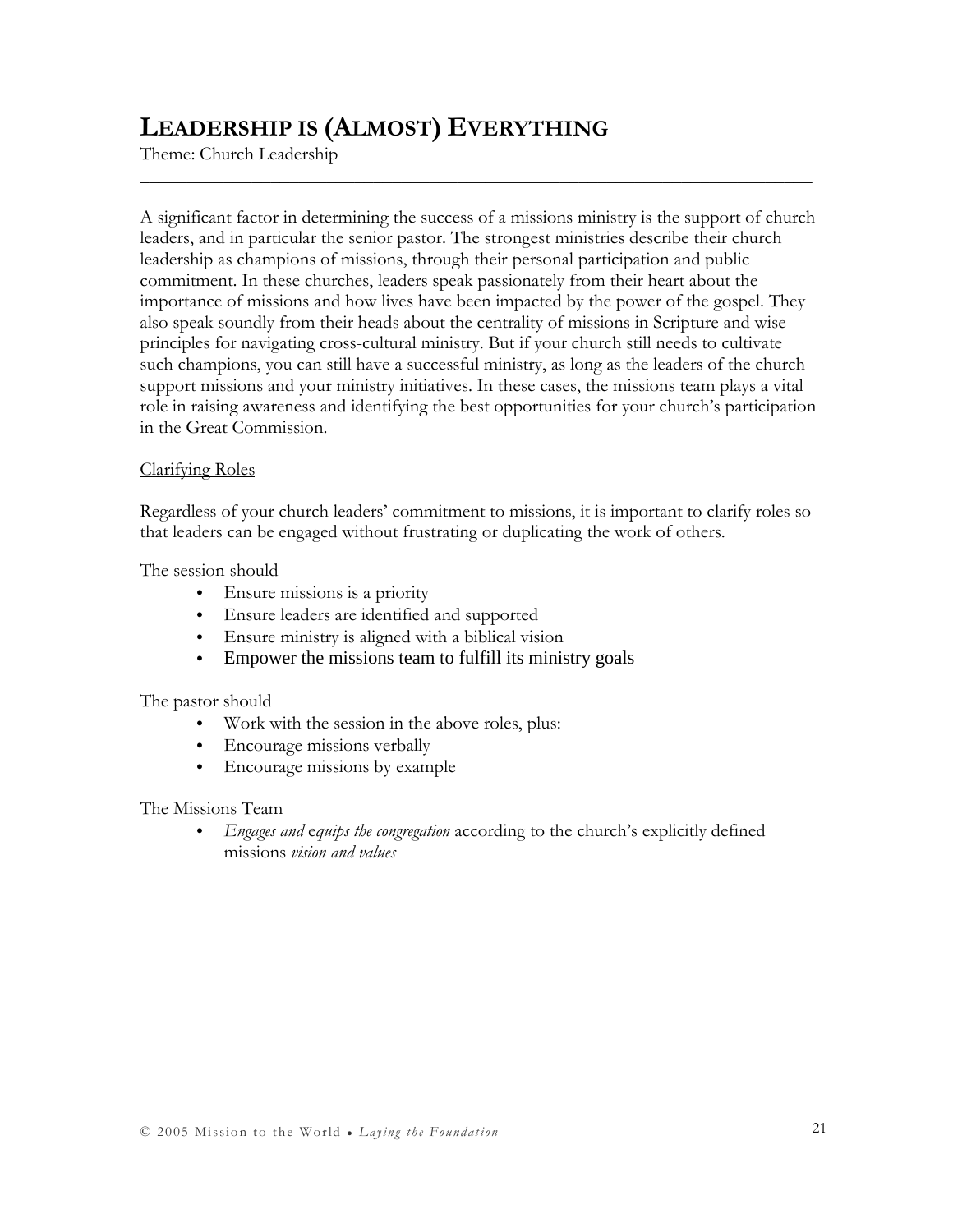#### Cultivating Leadership

Leadership development is never a one-time effort. Instead, it requires the continual cultivation of people at all levels. Without on-going development, the old leaders will eventually burn out or move out, with no one to replace them. The following are some ways to keep your leaders engaged and growing:

#### Session

- Provide elders with regular verbal and written reports of the ministry
- Provide elders with carefully selected articles and books
- Encourage an elder to join committee, so that they understand the fine points of ministry issues and can represent the ministry at session meetings.

#### Pastor

- Ask him to pray publicly for missions
- Send him and his wife on strategic missions project
- Provide him with carefully selected missions resources

#### Missions Team

- Give them opportunities to grow
- Recruit new members to appropriate roles
- Recognize their contributions in tangible ways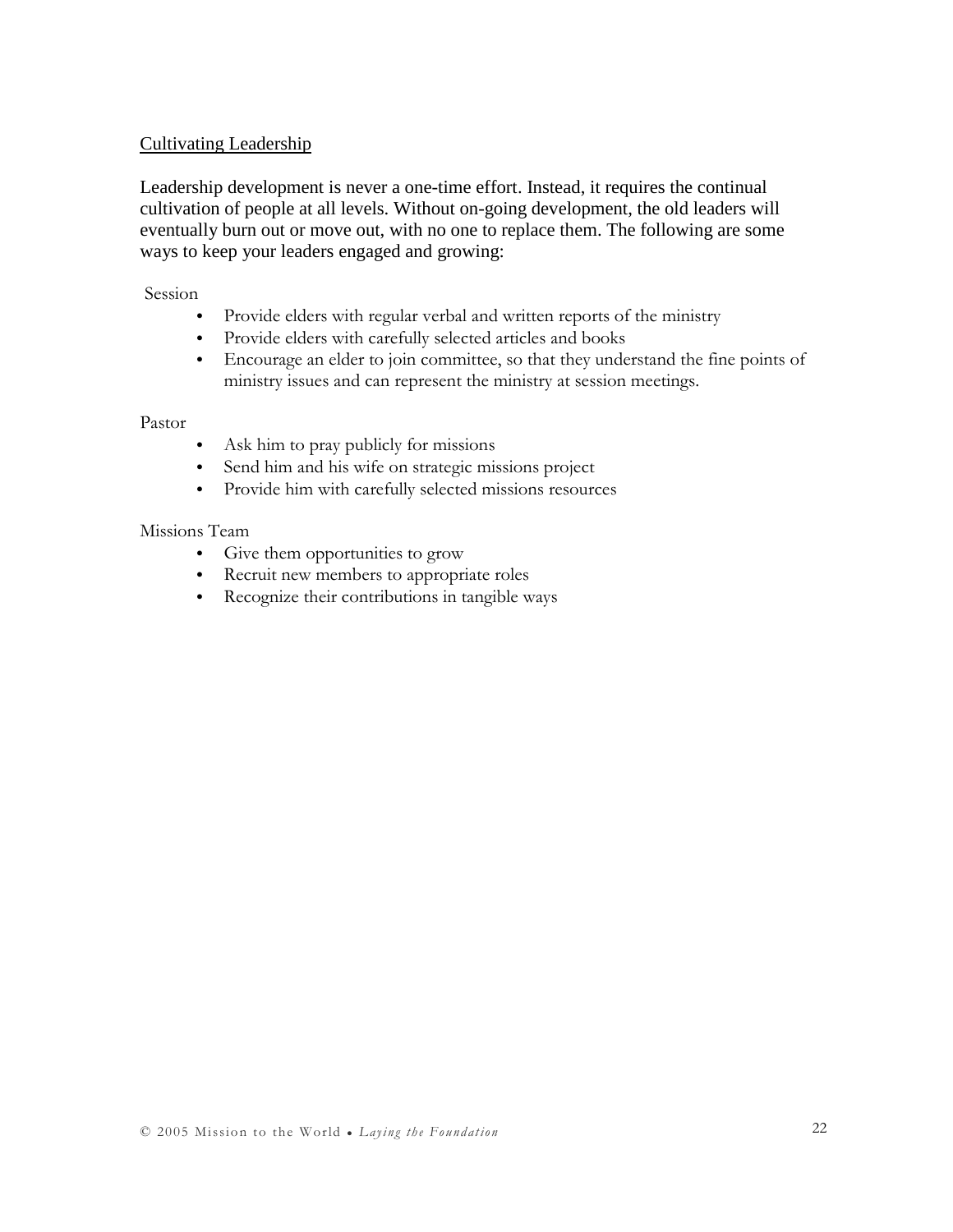## MISSIONS COMMITTEES LEAD THE CHURCH

Theme: Missions Committee

### THE PURPOSE OF THE MISSIONS TEAM

The main tasks and responsibilities of the missions team are to:

- Establish a thoughtful missions vision and develop the ministry in accordance with that vision
- Serve as the church's experts on missions by studying biblical and missiological issues and learning about particular areas of the world
- Elevate the church's awareness of the biblical basis for missions, the need for world evangelization, and current events in missions
- Increase congregational participation in world missions
- Aid members of the local church in responding to God's call to missions
- Stimulate prayer for missionaries and world missions
- Care for missionaries on home ministry assignment
- Ensure that pastors, staff and officers participate in mission projects
- Recommend missionary candidates according to set guidelines
- Oversee the missions conference(s)
- Prepare the annual missions budget and present it to the elders for approval
- Correspond with missionaries
- Visit areas of priority or focus of the church
- Develop policy and procedures related to the ministry

### THE STRUCTURE OF THE COMMITTEE

The missions committee should feel free to develop a structure that best meets their needs. Most committees adopt one of two primary ways to organize the committee, either by geography or function.

### Option A: Geography

Organizing by geography offers the advantage of allowing people to become experts on a particular area, which is especially helpful if they have an interest in certain people groups. It can also allow them to develop deeper relationships with missionaries, as they handle all the functions related to supporting missionaries within their region. Communication with a particular missionary goes through a single member, which can make it easier for the missionary to know who to communicate with. In some ways, this focus on a region mirrors the missionary's sense of calling to a field.

While a chairperson oversees the entire ministry, as much of the work as possible is delegated to regional teams or committees. Some churches use the following geographical divisions: Africa, Asia, Europe, Latin America and the Muslim World. These are the same divisions used by Mission to the World.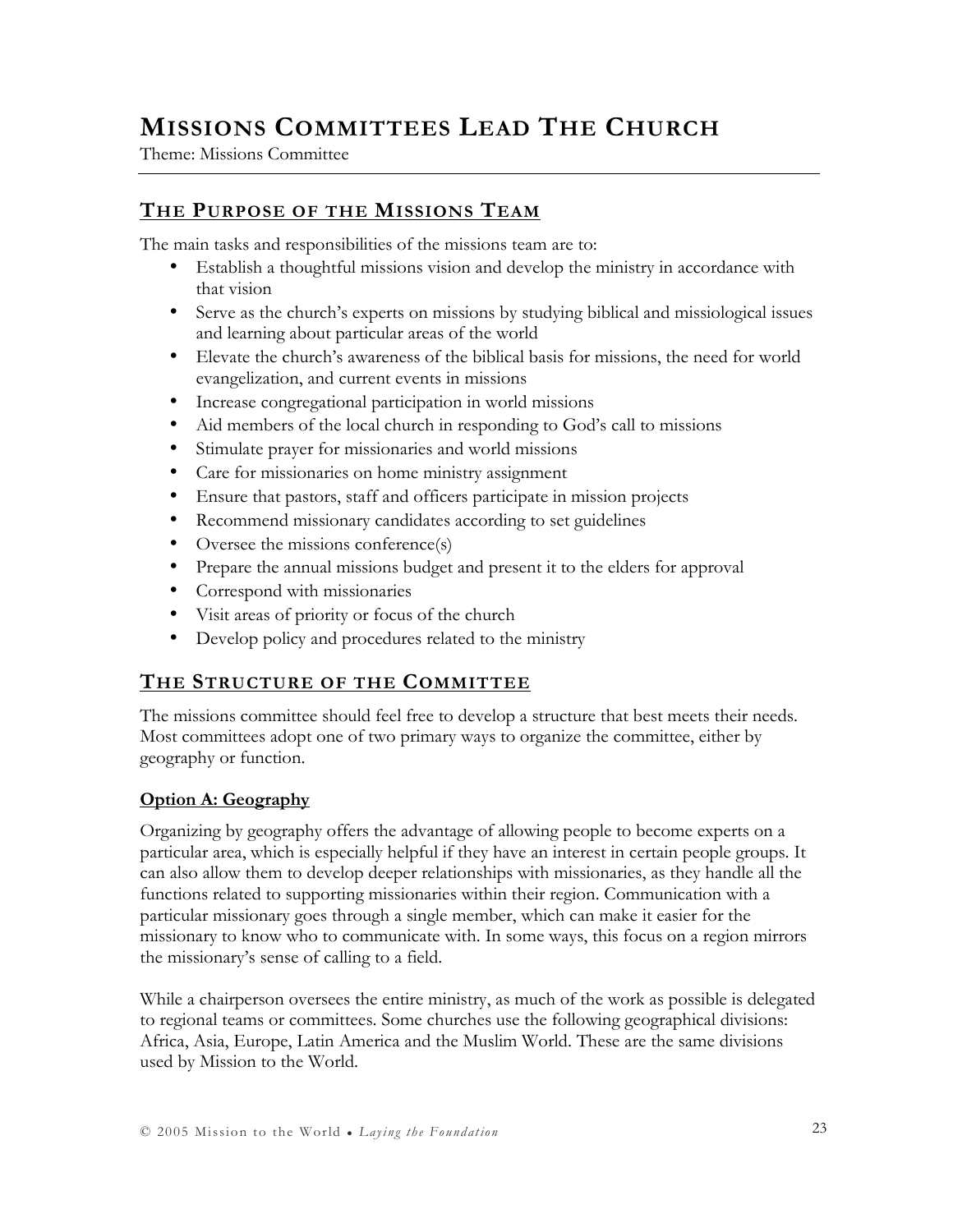Regional teams take the lead in developing the ministry within their area. Churches will list these functions in various ways, but they may include some or all of the below. It may be helpful to appoint a person to take primary responsibility for each of the following:

#### 1. Missionary Care

This responsibility includes encouraging prayer on behalf of missionaries within their region, communicating regularly with missionaries, providing them supplies and resources, and addressing needs upon their return.

#### 2. Member Education

This responsibility includes arranging opportunities for members to learn more about the missionaries, the spiritual and physical needs of people living within a region, and how the missionaries are seeking to address those needs.

#### 3. Research

Regional team members are encouraged to learn more about cultures within their area, in order to gain a better appreciation of the diversity of God's world and how the gospel can be expressed among different peoples.

4. Projects

Organizes and promotes short-term projects to sites within their region, especially to any partner sites.

### 5. Partnership

If the missions team has adopted specific sites for emphasis, the regional team would coordinate opportunities for members to more deeply engage in ministry.

#### Option B: Function

Organizing by function allows people to work according to roles that suit them best, such as planning events or demonstrating hospitality. It also allows them to have a broad level of contact with all the missionaries. Subcommittees may be organized around many of the following roles:

- **Chairperson** (consider whether this will be an elder)
- Vice-chairperson (consider whether this person will succeed chairperson)
- Secretary

Keeps minutes of meetings and handles correspondence.

• Treasurer

Maintains the budget, produces financial statements and processes disbursements.

• Prayer Coordinator

Receives prayer requests from missionaries, coordinates prayer within the church for its missions ministry, missionaries, missions conference, Day of Prayer for Persecuted Church, etc. May organize teams and/or regular prayer meetings.

### • Missions Conference Chairperson

Oversees all aspects of missions conference, primarily by coordinating subcommittee chairpersons.

### • Hospitality Chairperson

(for missionaries who are visiting and/or on home assignment) Stays in regular contact with missionaries to know when they are visiting the U.S., coordinates any lodging, transportation, or other needs.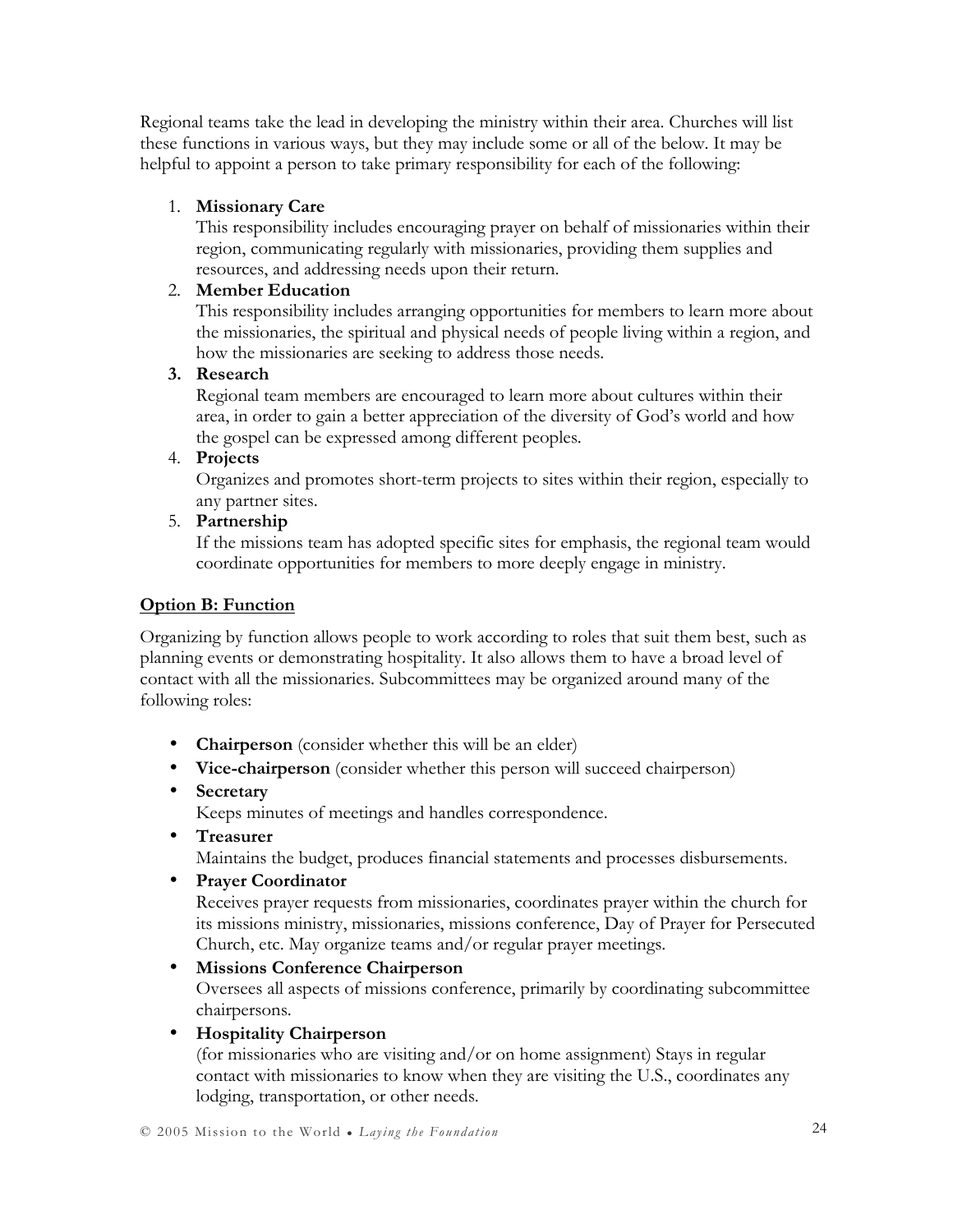- Short-term and Missions Project Chairperson Drives, plans, promotes short-term trips for the congregation.
- Assimilation Coordinator (into every ministry of the church) Focuses on moving missions and the Great Commission from a program status to the driving force for all the church's ministries.
- Candidate Coordinator Funnels opportunities for supporting new candidates to the missions team and session; is aware of the team's and session's goals for new candidate support.
- Representative from the session Serves as a channel of communication between the session and the missions team, to ensure unity in purpose, plans, and goals.

### MISSIONS COMMITTEE MEMBERSHIP

### Qualifications

The primary qualifications for serving on the missions committee include a heart for world evangelization and faithfulness to follow-through with responsibilities. Knowledge and experience should not be a prerequisite to serve on a subcommittee, but they are vitally important for those in leadership. The missions team will have a wide variety of responsibilities and will therefore require a diverse set of skills, gifts and experience. The criteria listed below describe some of the most necessary prerequisites. Few people will exhibit all of these qualities, so temper idealism with realism.

The individual should

- Practice a faithful, personal relationship with Christ
- Be interested in world missions
- Consider missions as one of the primary roles of the church
- Have a desire to learn more about missions
- Be willing to undergo initial training
- Possess gifts supportive of the missions team's efforts
- Be committed to prayer
- Be willing to serve on a subcommittee
- Be willing to be a project leader
- Understand and support the policies of the church's missions team

### Length of service

Determining how long people serve in leadership roles will set proper expectations and avoid a great deal of confusion. Common possibilities include:

- One-year term
- Two-year term
- Three-year terms, with one-third rotating off each year
- Chairperson (or missions pastor or administrator) has longer term or is permanent
- Pastor or church board representative serves indefinitely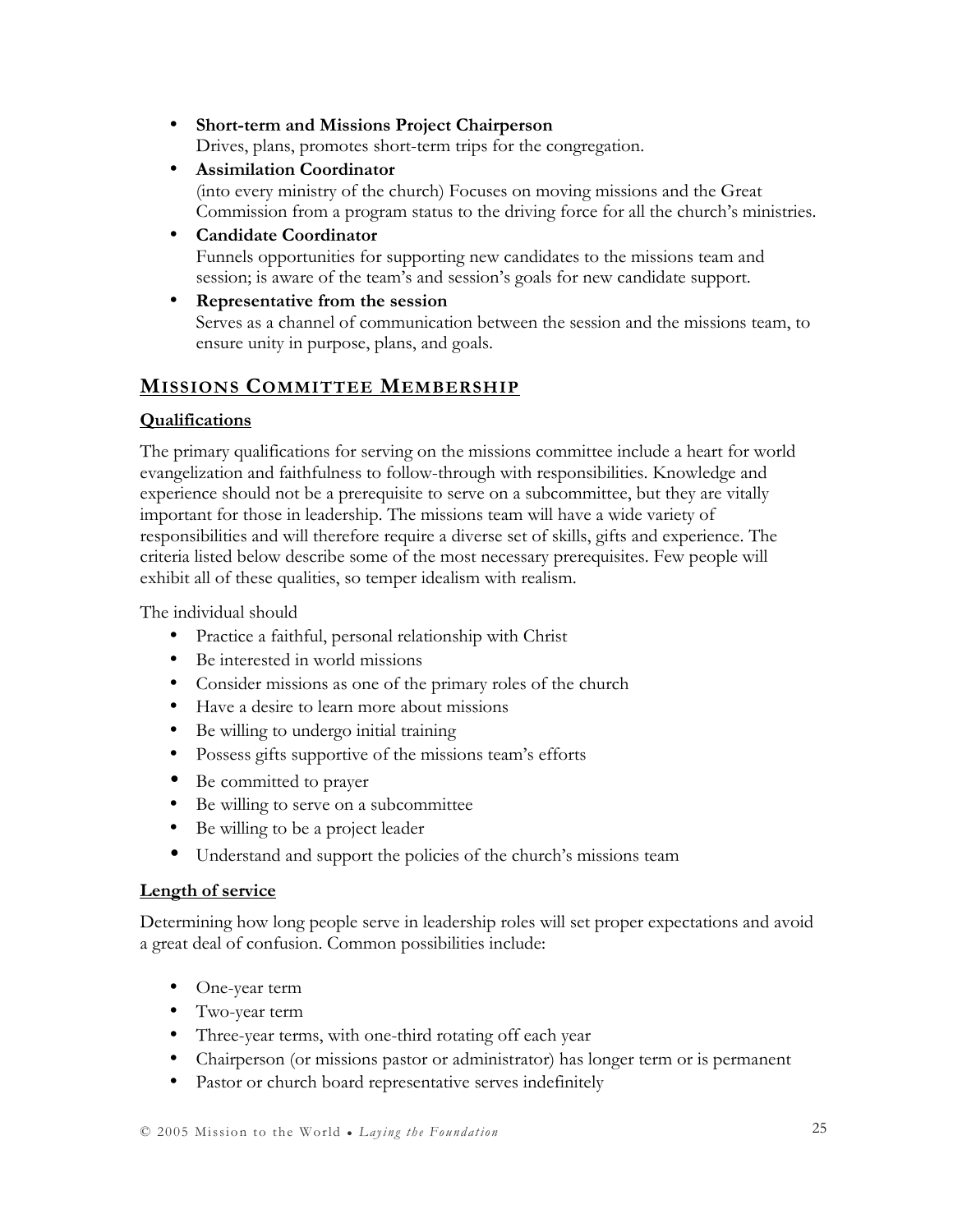### POLICIES AND PROCEDURES

While no ministry should be overly bureaucratic, thoughtful policies and procedures will help organize the complexities of the missions ministry. It is important to distinguish between the two, as confusing procedure with policy decreases productivity and creativity. Policies provide guidance in decision-making and promote consistency in applications; policies should not be very flexible and generally be as few as possible. Procedures allow you to build a set of best practices to most effectively develop your ministry. These should be considered fairly flexible and open to revision.

#### **Examples of Policies**

- 1. The range of support for non-member missionaries serving in our focus sites will be 1.5 times that of our base range. The range of support for member missionaries serving in our focus sites will be 2 times that of our base range.
- 2. Missionaries will be expected to provide a yearly report of their ministry roles, accomplishments, challenges, needs and goals for the upcoming year.

#### Examples of Procedures

- 1. Missionaries will be contacted prior to their Home Ministry Assignments to determine how our church can best care for them while in the United States.
- 2. The financial sub-committee will contact missionaries during the conference to process their conference related reimbursements.

As you develop your policies and procedures, consider these questions:

- 1. What is your relationship to the session? For example, do they require approval of support decisions?
- 2. How often will the missions team and subcommittees meet?
- 3. Will you have annual planning sessions?
- 4. Will there be a larger advisory team or elder that meets to advise the missions team? How often will they meet with the team? What is their level of authority?
- 5. Will you have an executive team? If so, what will be their responsibilities?
- 6. How can you be sure to support missionaries most in line with your particular vision?
- 7. Will there be permanent subcommittees? Will they be organized by function or geography? What are their specific duties?
- 8. What are your ranges for missionary support? Do members receive more than nonmembers? Do missionaries going to your focus sites (if any) receive more support?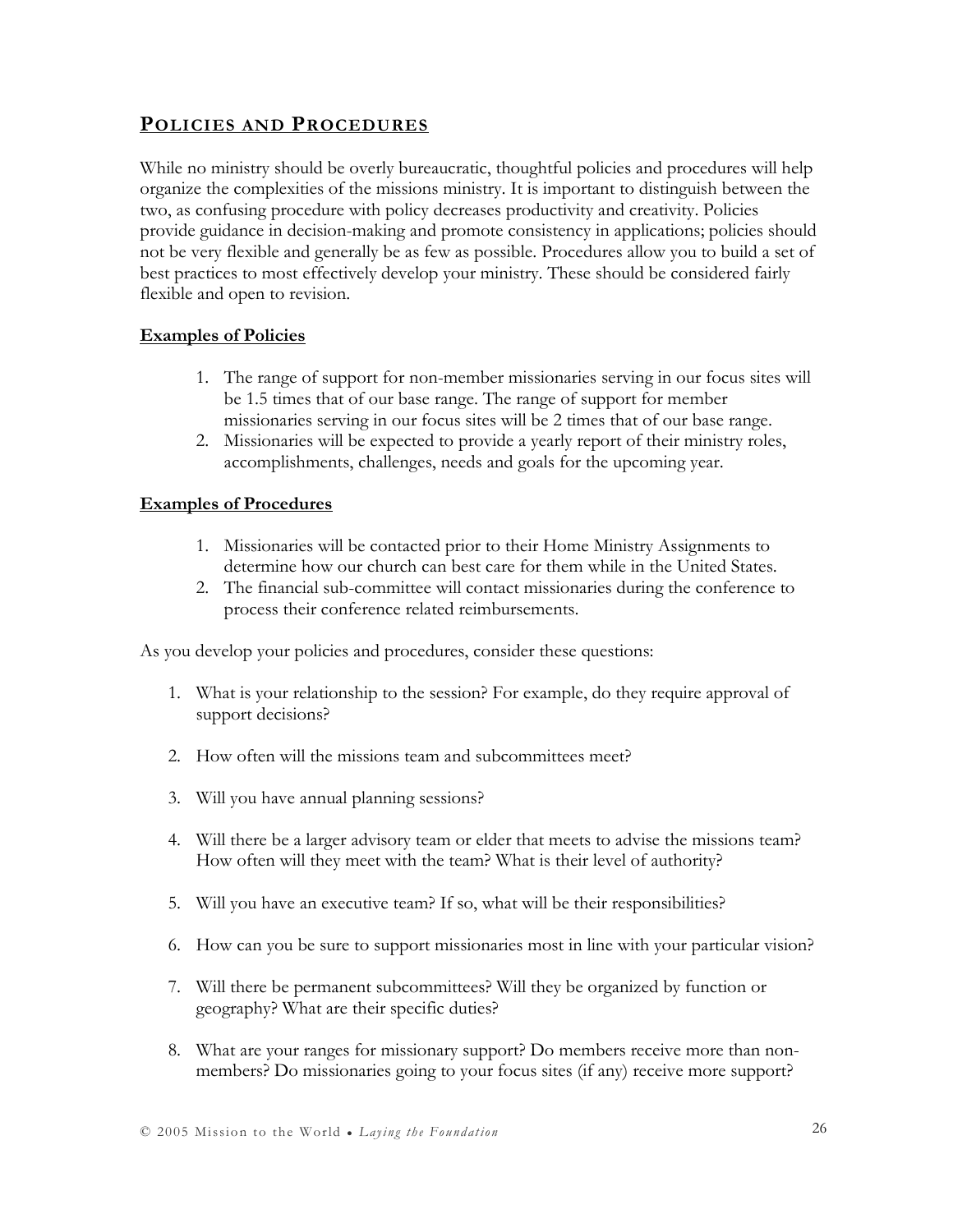- 9. Is there a missions director/pastor? If so, what are the duties and relationship to the team?
- 10. Is there a missions administrator? If so, what are his/her duties?
- 11. Will the ministry fund project expenses for certain church leaders (e.g. senior pastor, missions chair person)? If so, which leaders, how much and how many trips per year?
- 12. Who makes support decisions for missionaries? Is it the entire committee or a certain group?
- 13. Will the ministry help fund members going on projects? If so, which projects and how much?
- 14. Can members who are missionaries serve on the committee? If so, are there any restrictions to their responsibilities, such as financial support decisions?
- 15. What are your expectations from missionaries?
- 16. What is the application process for missionaries?
- 17. What are your requirements or expectations for approving missionary support, e.g. experience, preparation, agency affiliation, theological convictions, role, destination?
- 18. What will be your connection to the presbytery MTW Committee?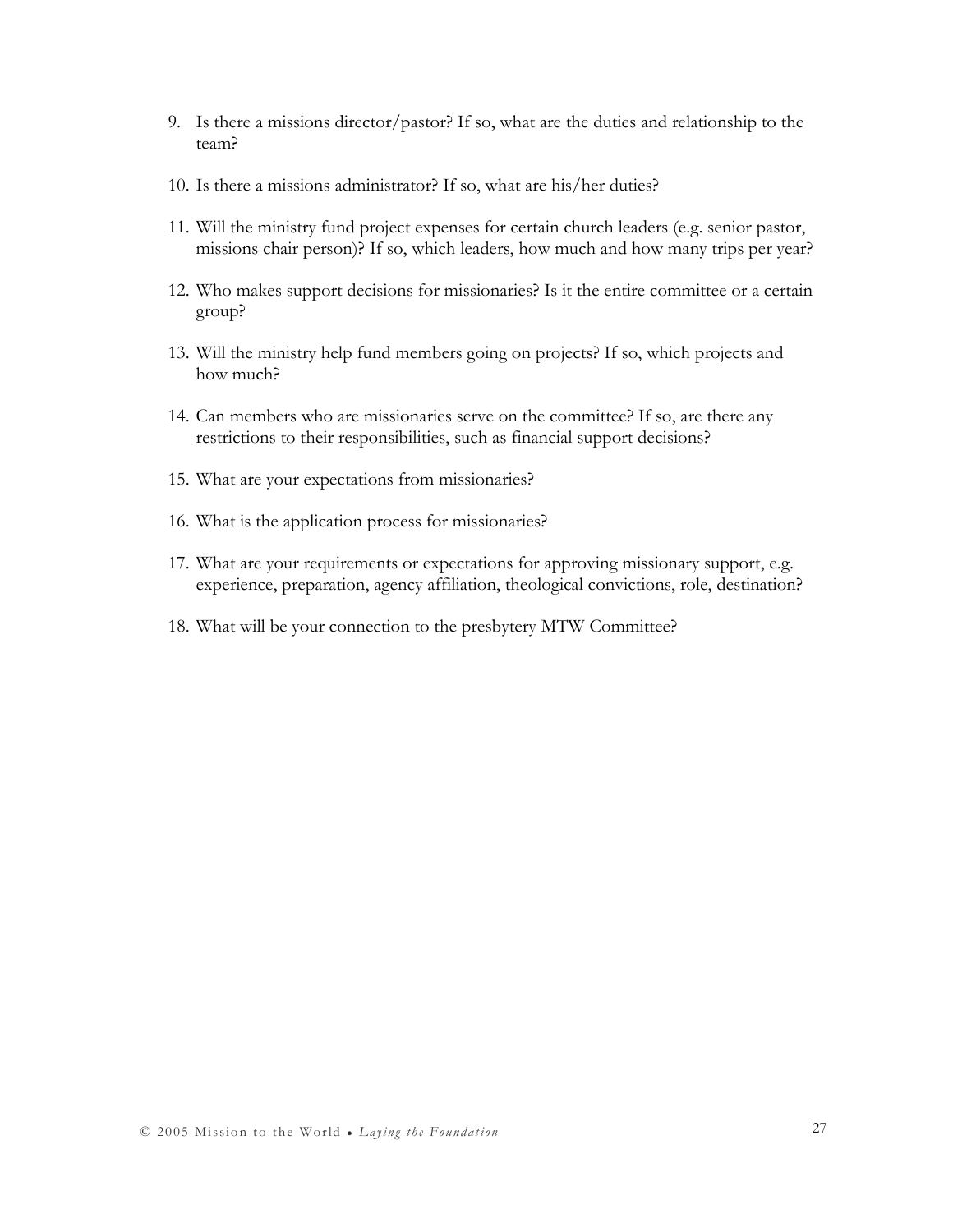## THE MISSIONS CONFERENCE

Theme: Education

### PURPOSE OF THE MISSIONS CONFERENCE

For the church that has begun to recognize the primacy of missions and evangelism, the missions conference provides an opportunity to fuel that vision in a unique manner. It is an opportunity for a congregation to re-focus on its biblical mandate in ministry and to restore perspective upon its church's mission. In many churches whose vision and involvement in missions has become the focus of a few members of the church, a conference is an opportunity to push that vision outward and to give opportunity for ownership to the congregation. Paradoxically, rather than depleting the local church, a missions conference serves to enhance interest, resources and fruitfulness of the local church.

Your missions conference will be a time for explanation, illustration and personalization of world evangelism. It is also a prime opportunity to convey your particular vision and how members can get involved. In order to accomplish this, you must plan your conference as thoughtfully as possible.

### KEY PLANNING DECISIONS

- What are you hoping to accomplish? Consider how the conference can help move your missions vision forward. It is easy enough to plan a busy program. The challenge is to plan a schedule where events meaningfully contribute to your overall purpose.
- What is the best schedule for your conference? Common options include a weekend event or a 10-day conference that includes two Sundays. Determine the schedule that best fits your church and will generate the most enthusiasm.
- How can you involve the most members?

Missions is for everybody. While not everyone will serve in the missions ministry year round, the conference is a time for maximum exposure and participation. Schedule prime-time events that will appeal to many people and/or will best promote your missions vision.

• Which missionaries will you invite?

Do you want to open the conference to all missionaries, in order to increase the contact of your members to missionaries? Or will you be more selective, in order to encourage members to support missionaries who align with your vision?

• What outcomes do you want from your members? Consider distributing some kind of response card for members to complete. Be sure to follow-up on these commitments.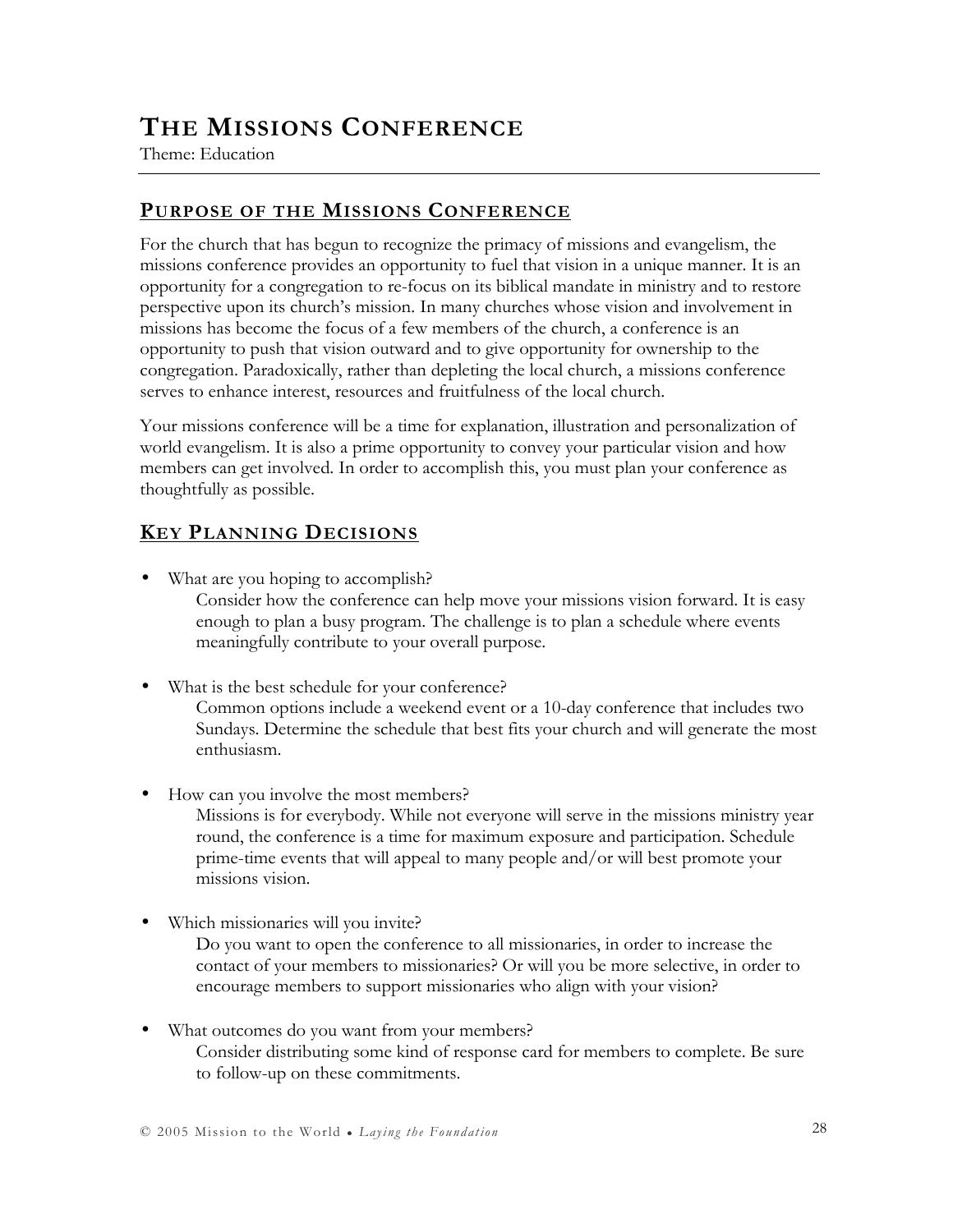### COMMON COMPONENTS OF THE CONFERENCE

- Sunday worship services should include songs, prayers, Scripture and announcements related to missions. Flags from around the world could be carried and/or displayed.
- Missionaries and nationals from the church's areas of focus should be given broad exposure during the conference. Carefully select the missionaries you want to highlight during worship services,
- Introduce response card at beginning of conference, which should be turned in at the end. This card could include responses for prayer, giving, learning and going.
- Include prayer in all events, but also plan special opportunities dedicated to prayer.
- Missionaries can be briefly introduced to the congregation in a service, with more opportunities for them to give presentations at other times.
- Sunday school classes can host missionary speakers and/or programs related to missions.
- Schedule the main speaker for weekday morning meetings. These may have a special focus for missionaries or specific groups of members.
- Plan special events such as a men's breakfast, a women's luncheon and/or concert for teenagers.
- Schedule special events for the children.
- Set up displays for missionaries the church supports, including prayer cards, photos, informational brochures, videos, maps, flags, and other such resources.
- Plan home meetings in which missionaries share pictures, videos, and speak informally in a question and answer time.
- Consider calling missionaries in other countries during worship, Sunday school classes, or homes.
- Plan events related to local, cross-cultural missions opportunities. This promotes awareness of the world in your community, gives people first hand experience, and encourages "here/there" connections to your missions ministry.
- Schedule half-day seminars about other cultures, religions and/or biblical basis for missions.
- Promote pre-selected two-week projects.

### THEMES FOR MISSIONS CONFERENCES

Consider these possibilities as you create your own theme:

A Light to All Nations A Needy World, A Saving Message As the Father Has Sent Me, So I Send You Compelled by His Love Expect Great Things from God, Attempt Great Things for God Extending Christ's Kingdom to All Peoples For God So Loved the World

From Every Tribe, Nation and Tongue Here Am I, Send Me The Light of the World Lord of the Harvest One Message for Many Nations Reaching the Unreached The Unfinished Task White to the Harvest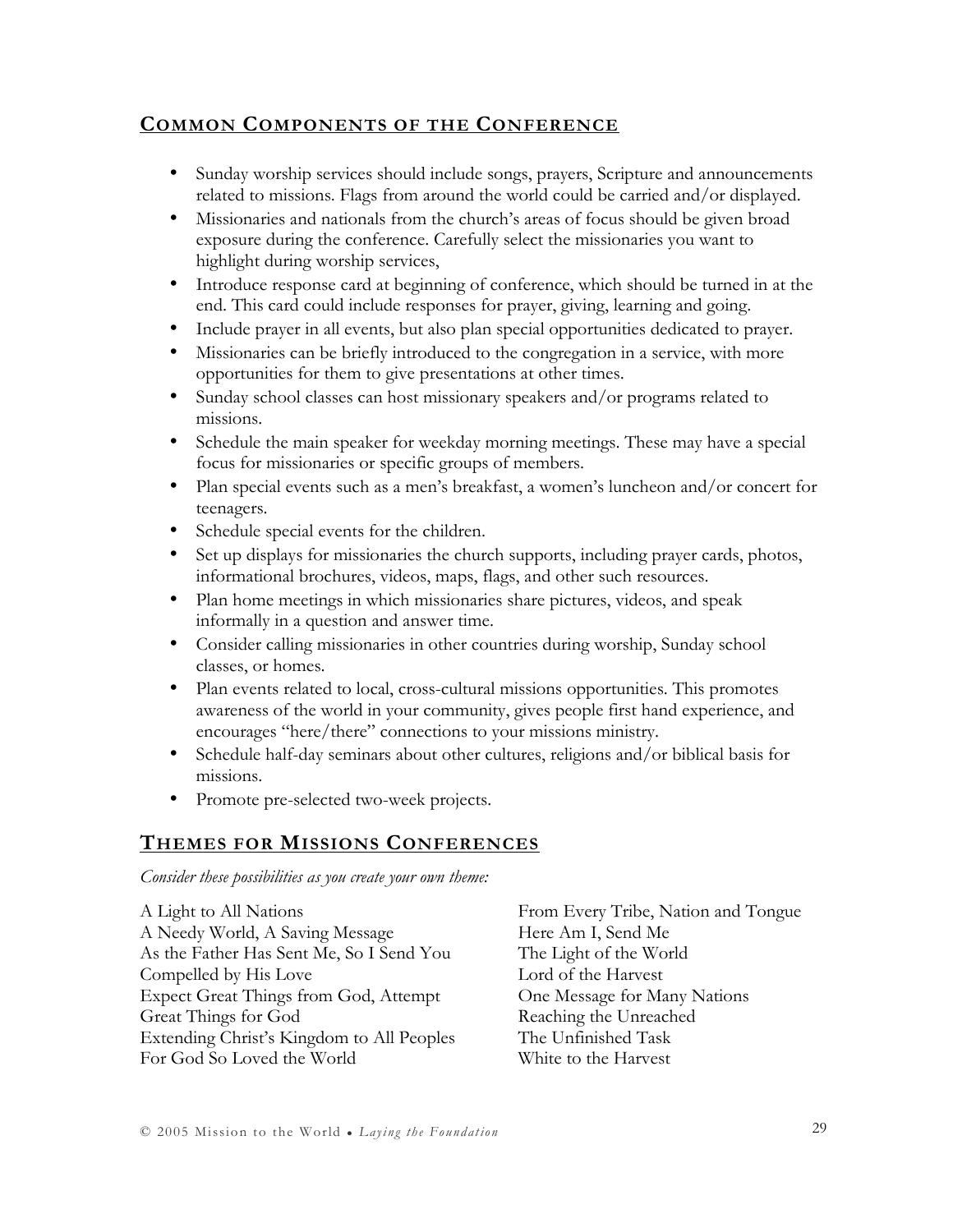### TWO ALTERNATIVE SCHEDULES

#### 10-Day Format

#### FRIDAY

- Appreciation Dinner for Missions Committee
- Orientation Meeting for missionaries

#### SATURDAY

- Men's breakfast: a missionary shares (20 min)
- Women's luncheon: a missionary shares (20 min)
- Youth event, e.g. concert, movie

#### **SUNDAY**

- Sunday School: missionaries share in all classes
- Morning worship: missionary shares (3-5 min), message by main speaker, introduce response card and challenge
- Evening: a missionary shares (3-5 min), message by main speaker

### **MONDAY**

- Seniors' luncheon
- Evening: a missionary shares (3-5 min), message by main speaker

### TUESDAY

- Evening: a missionary shares (3-5 min), message by main speaker
- Dinner with officers and wives

#### WEDNESDAY

- Men's prayer breakfast; a missionary shares
- Evening home groups

#### THURSDAY

- Women's prayer luncheon; a missionary shares
- Evening home groups

#### FRIDAY

• Off day

#### **SATURDAY**

• Half-day educational seminar

#### **SUNDAY**

- Missions message by pastor
- Turn in response cards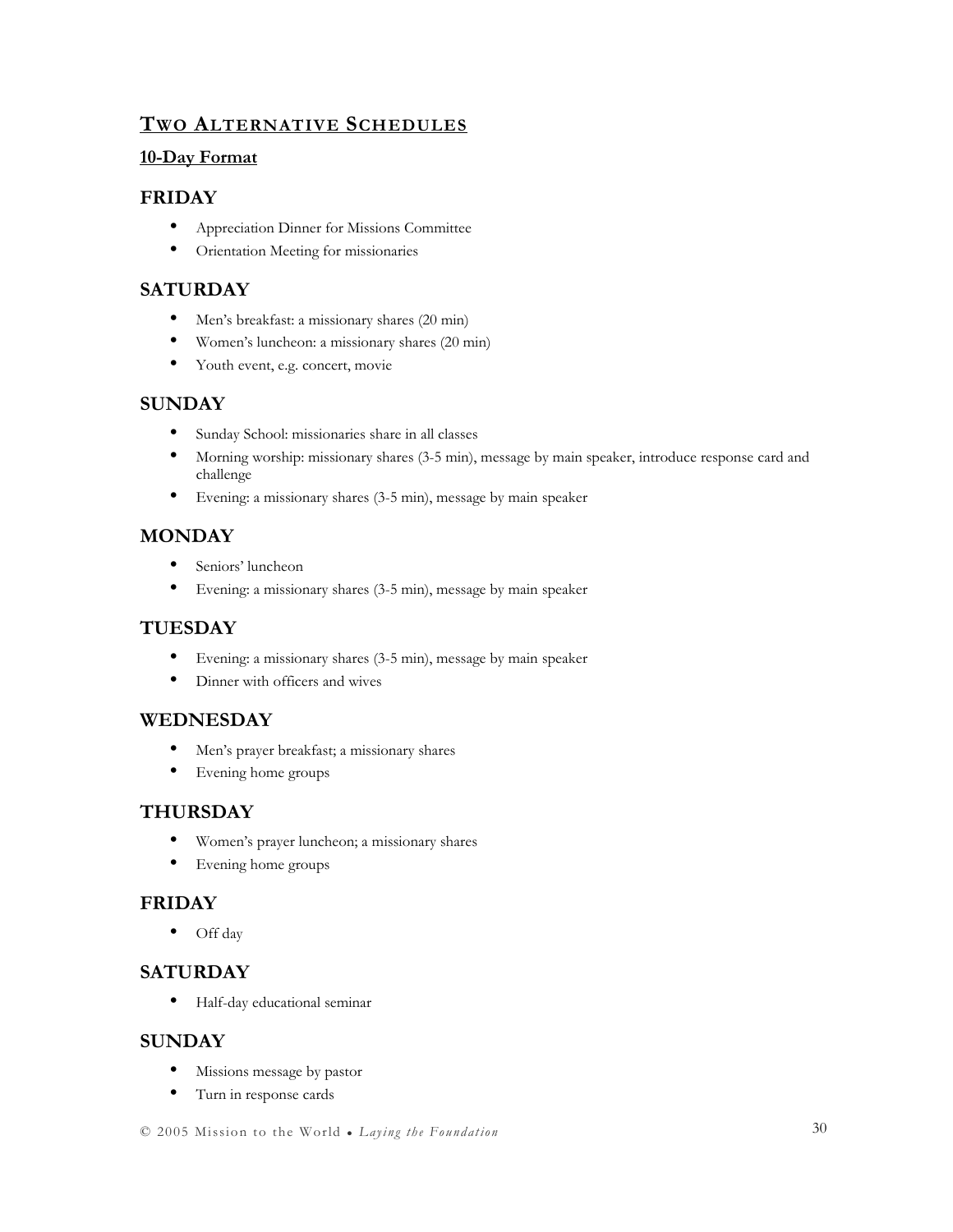#### Weekend Format

#### FRIDAY

- Orientation Meeting
- Covered dish supper
- Introduce missionaries (2-5 min. each)
- Kick-off message from main speaker
- Display area for missionaries

### **SATURDAY**

- Men's breakfast: a missionary shares (20 min)
- Women's luncheon: a missionary shares (20 min)
- Youth supper: a missionary shares (20 min), discussion follows
- Dessert in homes: missionaries share slides, videos and a Q&A time

#### **SUNDAY**

- Sunday School: missionaries share in all classes
- Morning worship: missionary shares (3-5 min), message by main speaker; distribute response cards
- Covered dish lunch at church
- Evening: a missionary shares (3-5 min), message by main speaker

### **SUBCOMMITTEES**

Dividing the responsibilities for the missions conference and appointing leaders of the various activities can greatly ease the organizational challenges of the conference. Depending on the size of the conference, one person could undertake more than one responsibility. Subcommittees also provide an excellent means for increasing participation. Encourage church members to volunteer for different responsibilities and involve them as much as possible in the planning of the conference. Mission to the World can be a resource for your conference by recommending speakers and missionaries, providing displays, and supplying you with other materials to help you communicate about world missions.

Choose a leader for each subcommittee. The conference chairperson will lead the subcommittees.

### Program:

- Determine theme
- Determine overall schedule
- Plan events in accordance with theme
- Recruit coordinators for each event
- Arrange for speakers during worship, classes, etc.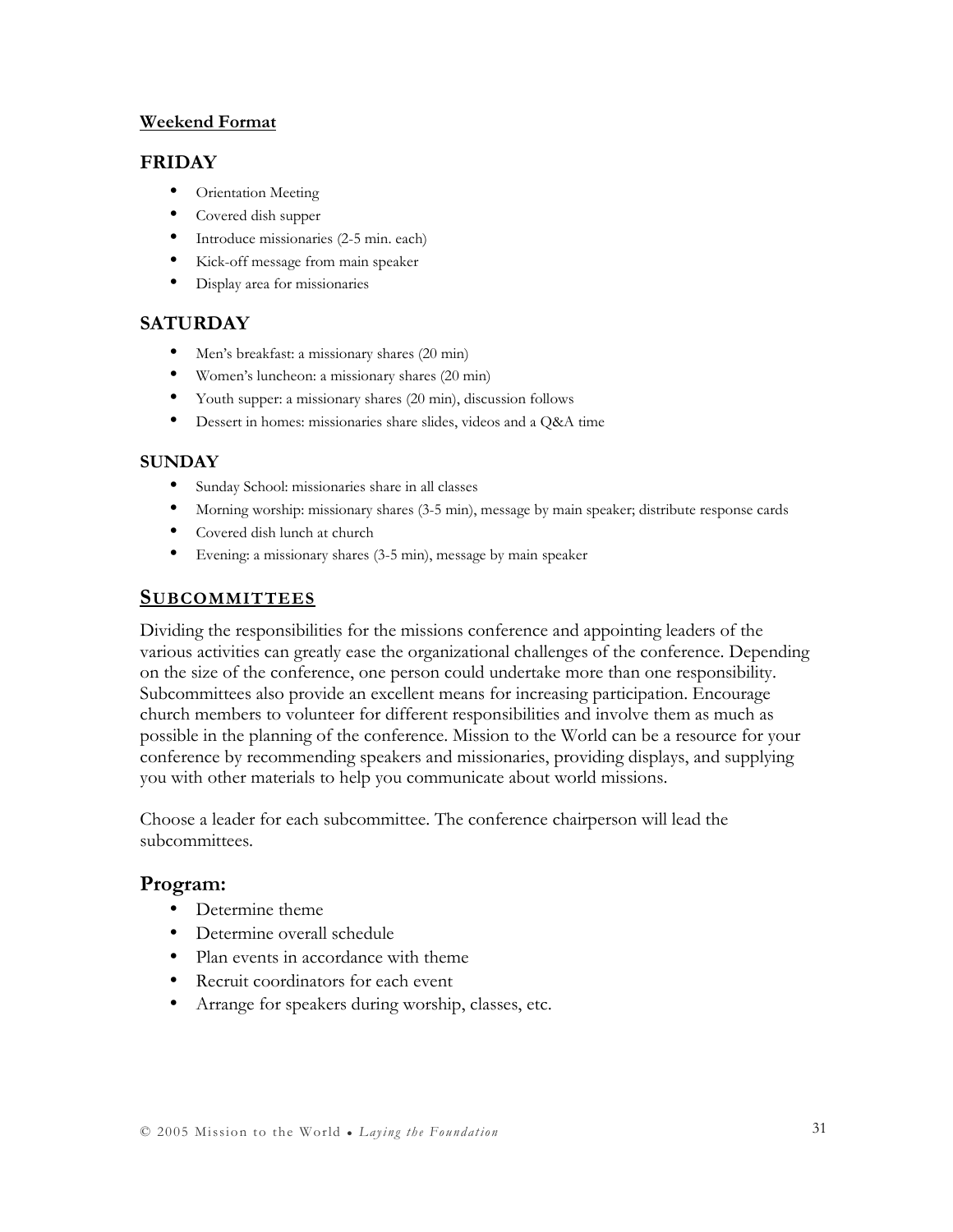### Publicity:

- Make posters and banners
- Design and produce a conference brochure
- Coordinate publicity with other church workers to promote the conference among their groups
- See that the announcements are made from the pulpit as appropriate
- Include conference information in the church paper or newsletter
- Send press releases or set up interviews with local newspapers and radio or TV stations
- Produce and place posters in local public buildings
- Promote conference in Sunday school classes
- Ensure church follows security guidelines for missionaries working in sensitive contexts
- Produce response cards that ask for commitments on such things as praying for missions, giving to missionaries, learning about missions, serving on the ministry committee, going on a specific two-week project, or expressing interest in becoming a missionary.

### Finances:

- Determine the costs of the conference
- Establish a detailed budget (income and expense)
- Arrange for tickets where needed
- Collect funds for events where needed
- Make sure bills, honorariums and other charges are paid
- Keep good records
- Design and produce response cards; final totals may be presented at the closing meeting

### Hospitality:

- Arrange housing and meals for incoming speakers
- Work out transportation for speakers
- Arrange housing and meals for missionaries
- Buy or make name tags for all speakers and missionaries
- Coordinate coffee breaks and fellowship times
- Send information packets to all program participants (conference brochures, schedules, maps, housing arrangements, etc.)
- Provide encouraging seminar just for missionaries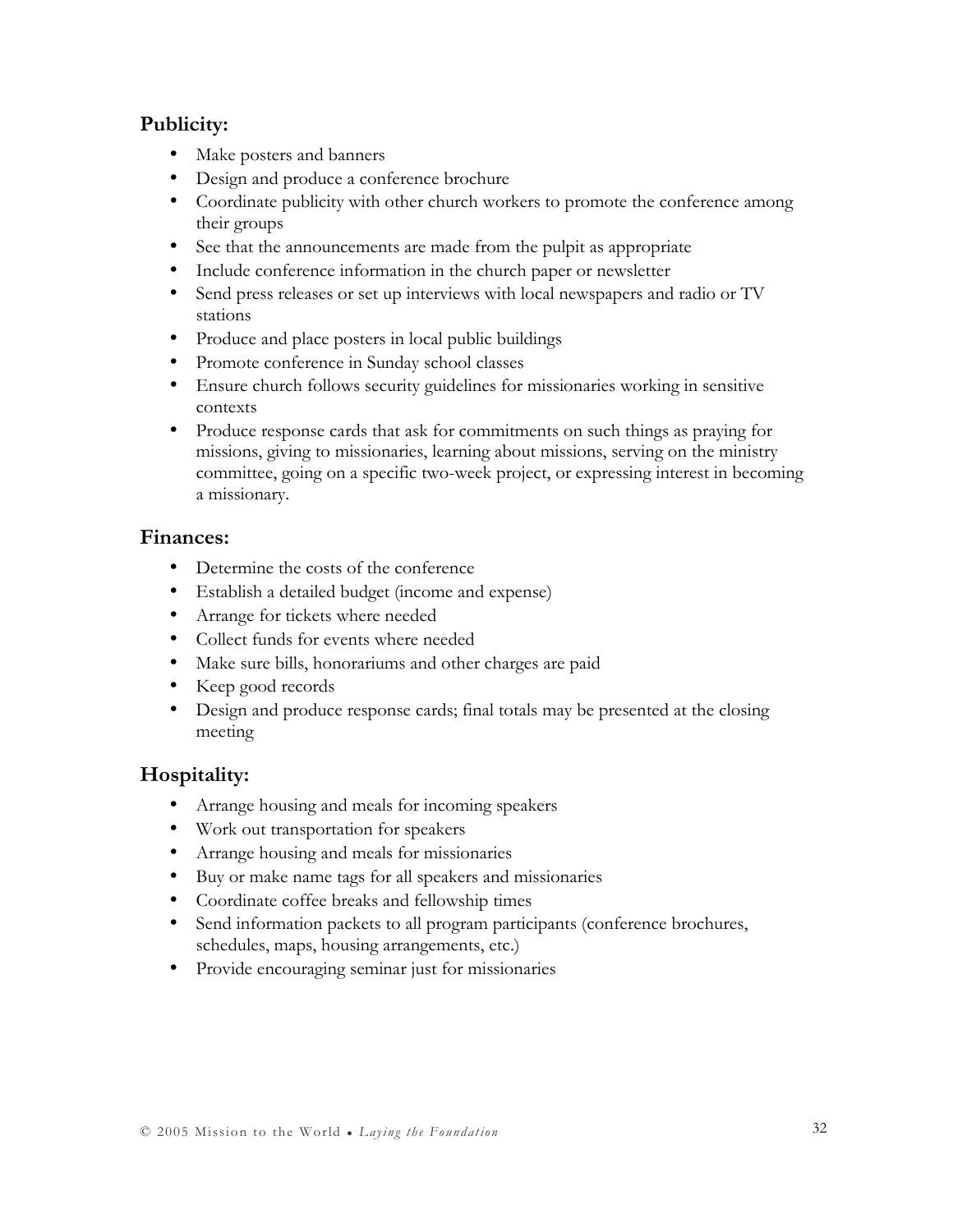### Facilities:

- Plan, produce and put up decorations for all sessions
- Arrange for facilities as needed for special events
- Provide signs for clear direction to and in facilities
- Reserve or arrange for necessary equipment
- Reserve and decorate display tables
- Coordinate set-up of facilities as needed for each event

### Missions Displays:

- List organizations which should be contacted
- Write a letter inviting the organizations
- Arrange for display area, table, etc.
- Arrange for a book table with missions books and periodicals
- Arrange for workers to staff the book table

### Follow-up:

- Keep attendance records of all events
- Record conference evaluations (you may design and distribute evaluation forms to your congregation)
- Provide for response cards if there is a call for commitment to missionary service
- See that financial commitments are acknowledged when appropriate
- Inform the church as to the results of the missions conference
- Send thank-you notes to all volunteers and missionaries

### PLANNING THE CONFERENCE

An effective conference requires significant preparation. Planning should begin as early as possible, with foundational decisions made even a year or more in advance.

### 12 Months in Advance

- 1. Choose optimum conference dates considering
	- a. Church calendar
	- b. Social calendar
	- c. Community calendar
- 2. Determine length of conference
- 3. Begin consideration of conference purpose and theme
- 4. Plan to use conference as a time to target any new focus areas
- 5. Invite main speaker(s)
- 6. Invite church-supported missionaries (usually those on HMA)
- 7. Invite special musician(s)
- 8. Work on conference budget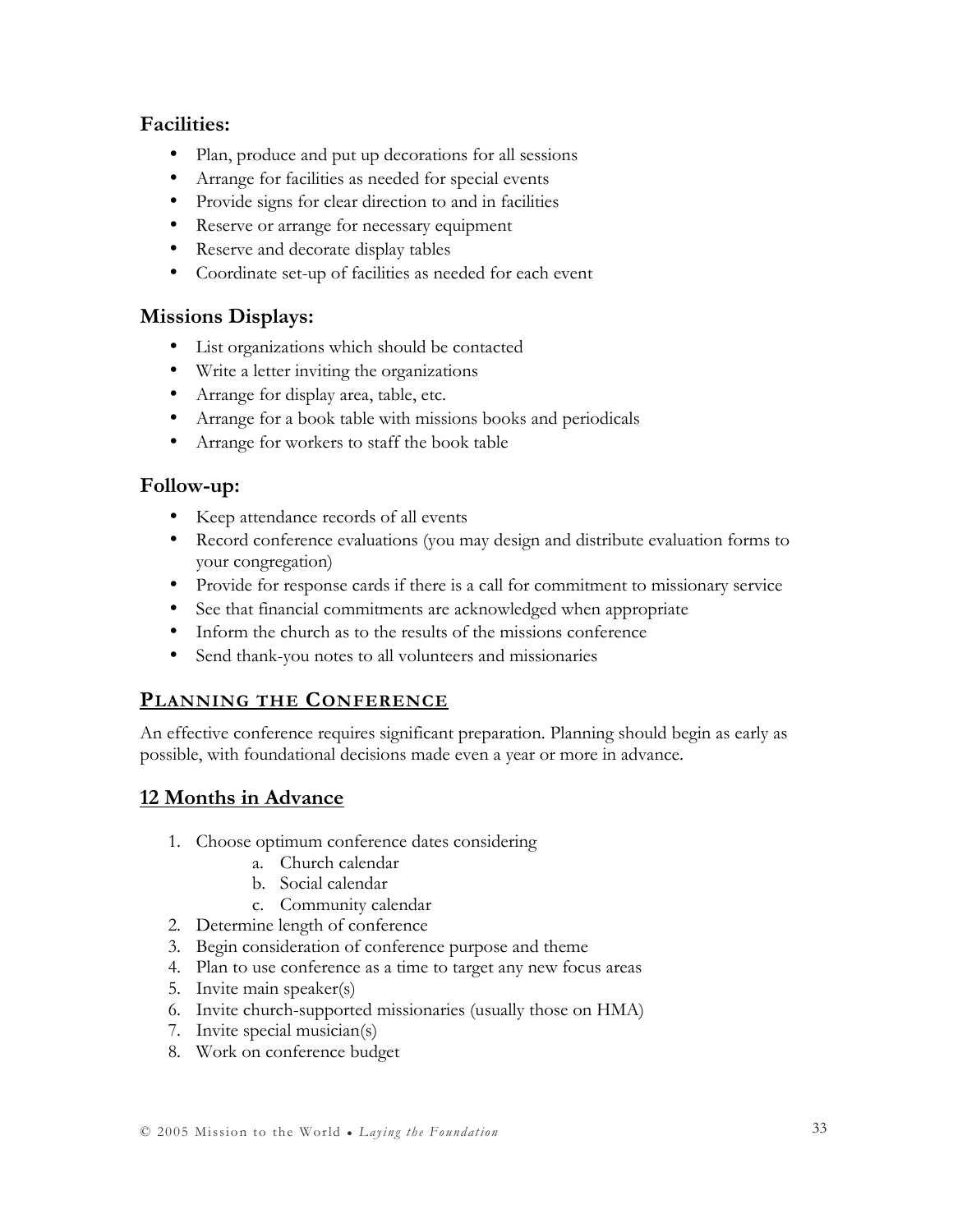### 9 Months in Advance

- 1. Invite missionaries/nationals from focus areas
- 2. Invite other missionaries
- 3. Invite mission board representatives
- 4. Invite nationals
- 5. Select theme
- 6. Select subcommittee chairpersons
- 7. Determine special events

### 6 Months in Advance

- 1. Develop subcommittee heads, personnel, responsibilities and six-month assignments
- 2. Begin work on publicity
- 3. Research missionary candidates' applications
- 4. Arrange for speaker and special events
- 5. Plan "Theme Display" for sanctuary and other decorations

### 3 Months in Advance

- 1. Arrange for hospitality
- 2. Distribute hospitality cards to potential hosts
- 3. Develop master chart of visitors and potential hosts
- 4. Mail letters to hosts
- 5. Choose candidates and notify them of support policy
- 6. Review conference budget
- 7. Confirm candidates' conference participation and interviewing process
- 8. Discuss veteran missionary support and interviewing process
- 9. Develop sign-up board for prayer commitments

### 2 Months in Advance

- 1. Prepare pastoral letter to be mailed to congregation with Faith Promise devotional
- 2. Secure Faith Promise devotionals
- 3. Evaluate committee functions and conference preparation progress
- 4. Set Faith Promise goal
- 5. Plan contents of guest packet (include information about your geographical area, your church, etc.)
- 6. Send final confirmation letter to conference guests
- 7. Finalize speakers for special events
- 8. Develop a spreadsheet or database of all events and missionary schedules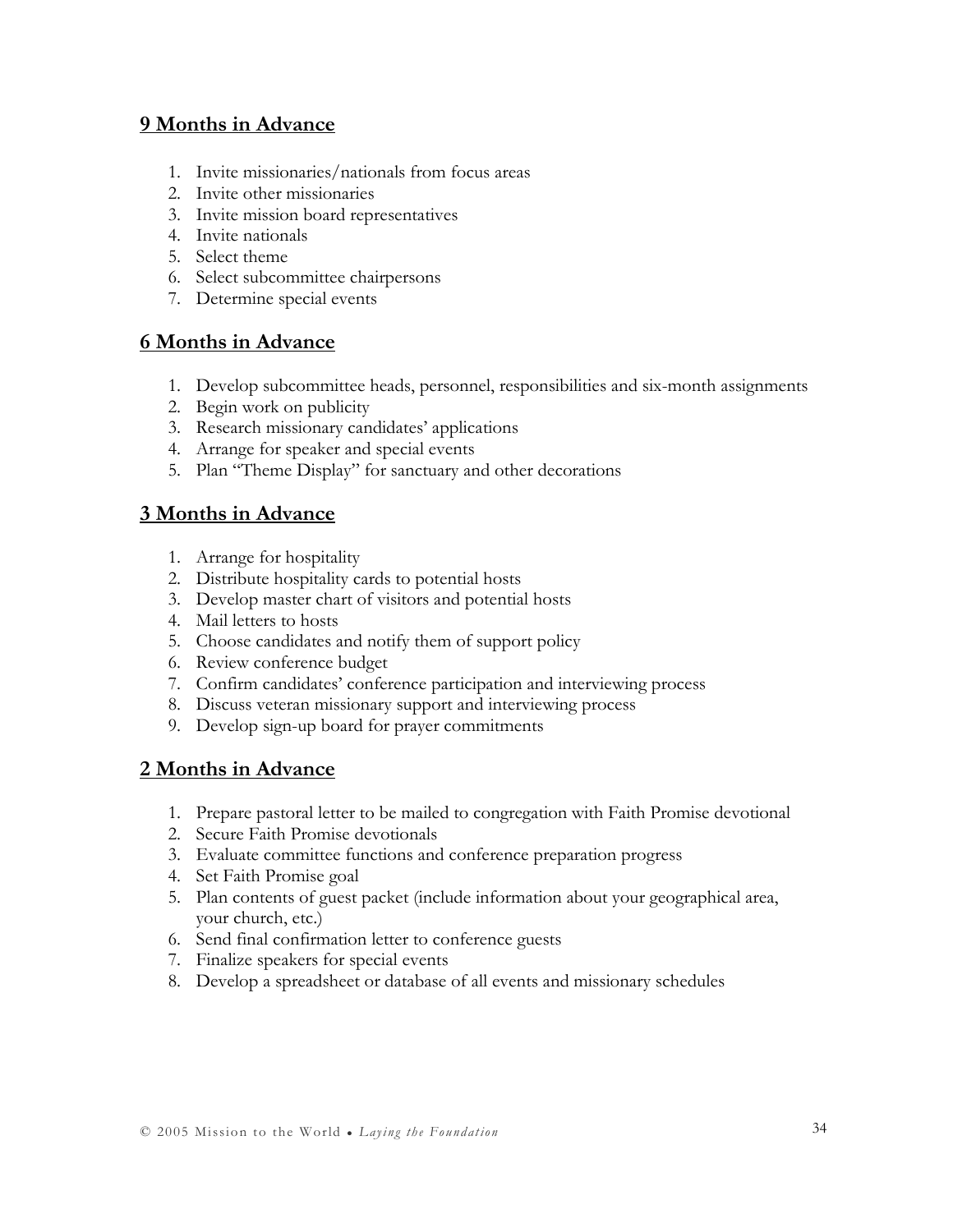### 1 Month in Advance

- 1. Evaluate progress
- 2. Finalize hospitality procedure
- 3. Master chart
- 4. Send out meal letters
- 5. Send out lodging letters
- 6. Establish schedule of conference assignments
- 7. Review conference schedule, programming and personnel with the pastor
- 8. Prepare conference guest packets (include information about your geographical area, your church, etc.)
- 9. Mail pastoral letter with Faith Promise devotional
- 10. Finalize theme display for sanctuary
- 11. Finalize sign-up board for prayer commitments

### 3 Weeks in Advance

- 1. Begin distribution of conference publicity brochures to congregation on Sunday to advertise the missions conference
- 2. Encourage church leaders to participate in the conference

### 2 Weeks in Advance

- 1. Check with subcommittees on progress
- 2. Assemble conference guest packets

### 1 Week in Advance

- 1. Set order of services
- 2. Check with subcommittees on final details

### Conference Week

1. Orientation meeting for missions conference personnel prior to launching the conference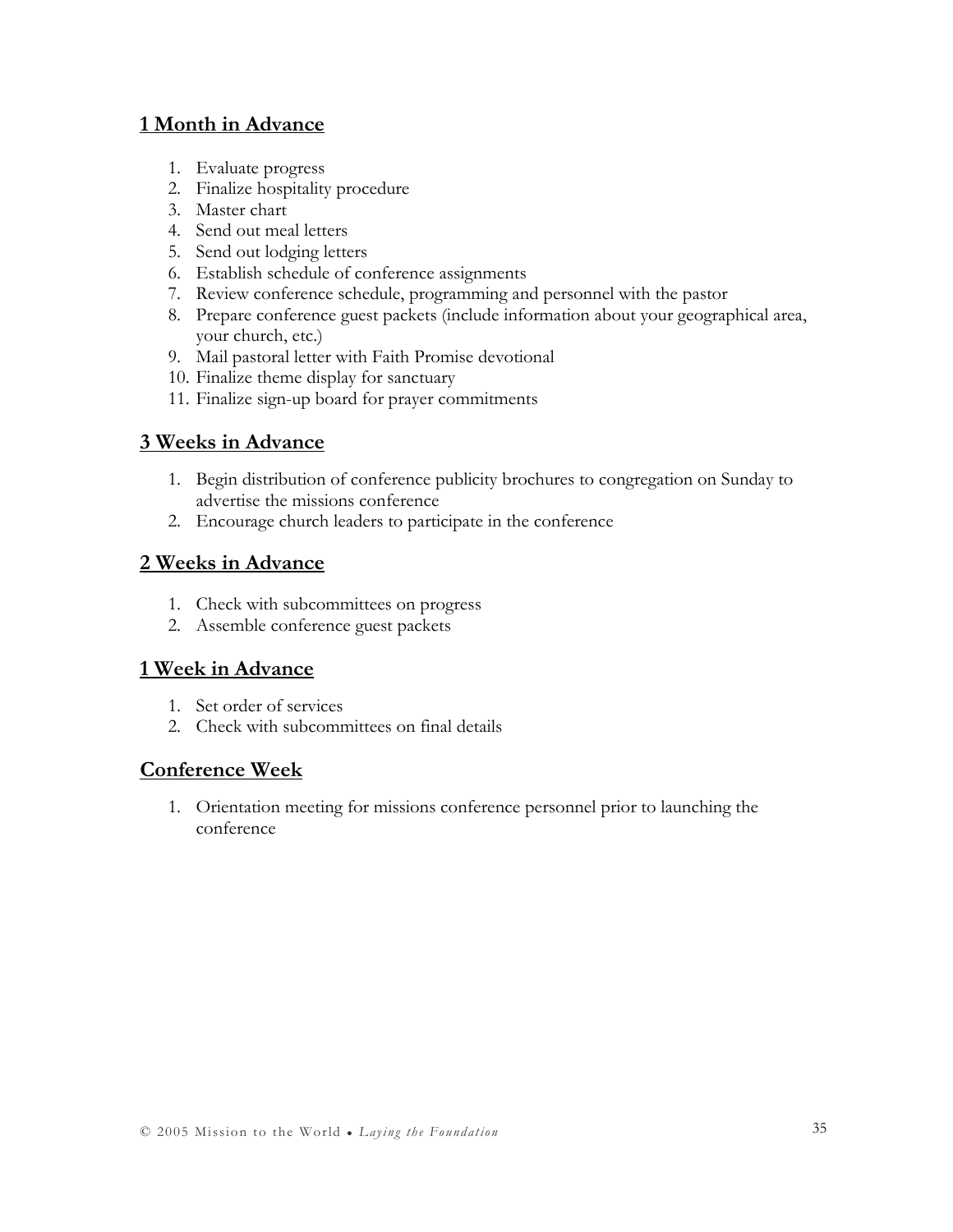#### ESSENTIAL ELEMENTS OF SUCCESSFUL MISSIONS MINISTRIES

1. Missions Committee: An active, organized committee that coordinates the missions ministry is absolutely essential. The committee should not see themselves as the ministry, but rather as a leader that involves the entire congregation and all its ministries.

2. Ecclesiology: The Bible teaches us that God loves His Church, and has commissioned it to be His primary means and end for advancing the kingdom. Missions leaders need to develop a biblical understanding of the Church and emphasize efforts that help establish churches around the world. In so doing, it is important to discern the difference between a lasting church and a temporary gathering of believers, as many ministries claim to be committed to church planting.

3. Short Term: One of the most effective ways of mobilizing members for missions is to send them on local and global missions projects. All participants will return with a greater heart for God's world, and some will begin to pursue missionary service. Select projects that best fit with your church's long-term vision.

4. Prayer: The need for more laborers was Christ's only prayer request. Churches should reflect our Lord's heart for a needy world by meaningfully and regularly including prayer throughout the ministries of the church.

5. Sustainability: While churches in the West should give generously to missions, they should consider how to avoid national churches' becoming overly dependent on outside resources. Dependency can stifle growth and innovation.

6. Theology: It is both stimulating and challenging to engage godly Christians who have developed different convictions or expressions. While encouraging the interdependence of the global body of Christ, missions ministries can also affirm a natural emphasis on planting churches that share their theological convictions.

7. Vision: A seemingly limitless number of opportunities will come before the missions committee. Determining which ones to pursue requires a clear sense of direction. The vision of the ministry should be carefully developed, written, and embraced by church leaders.

8. Contextualization: No church ministry will be more exposed to the diversity of the larger body of Christ than the missions ministry. This is cause for celebration of God's love for all peoples and affirmation that the ministry of churches in other cultures can be expressed in biblically valid and culturally indigenous forms. Missions leaders need wisdom and experience as they encounter these different expressions.

9. Giving: Compared to the rest of the world, churches in the West have been blessed with tremendous resources. The message of Genesis 12:3 and elsewhere is that God blesses His people so that they will be a blessing to others. To that end, churches should be sacrificial in their support of world missions.

10. Partnership: When churches collaborate with other sending churches towards shared ministry goals, far more can be accomplished. More importantly, such partnership expresses the interconnectedness that Christ desires for His body. Churches should consider how they can contribute their experience and resources to other churches, as well as grow from the relationship.